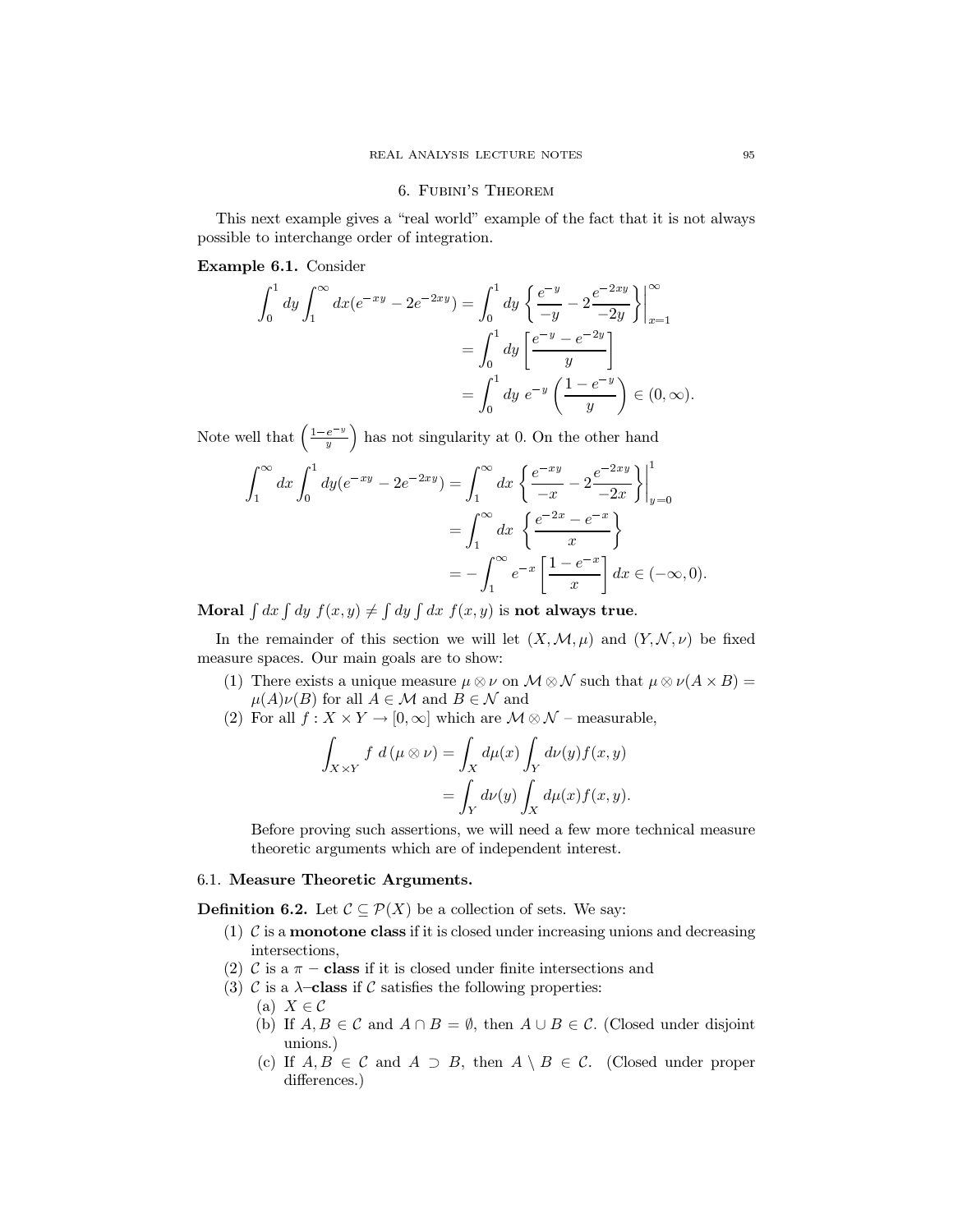- (d) If  $A_n \in \mathcal{C}$  and  $A_n \uparrow A$ , then  $A \in \mathcal{C}$ . (Closed under countable increasing unions.)
- (4) We will say C is a  $\lambda_0$  class if C satisfies conditions a) c) but not necessarily  $(d).$

Remark 6.3. Notice that every  $\lambda$  – class is also a monotone class. a  $\lambda$  – class is a monotone class.

**Lemma 6.4** (Monotone Class Theorem). Suppose  $A \subseteq \mathcal{P}(X)$  is an algebra and C is the smallest monotone class containing A. Then  $\mathcal{C} = \sigma(\mathcal{A})$ .

**Proof.** For  $C \in \mathcal{C}$  let

$$
\mathcal{C}(C) = \{ B \in \mathcal{C} : C \cap B, C \cap B^c, B \cap C^c \in \mathcal{C} \},\
$$

then  $\mathcal{C}(C)$  is a monotone class. Indeed, if  $B_n \in \mathcal{C}(C)$  and  $B_n \uparrow B$ , then  $B_n^c \downarrow B^c$ and so

$$
C \ni C \cap B_n \uparrow C \cap B
$$
  
\n
$$
C \ni C \cap B_n^c \downarrow C \cap B^c
$$
 and  
\n
$$
C \ni B_n \cap C^c \uparrow B \cap C^c.
$$

Since C is a monotone class, it follows that  $C \cap B$ ,  $C \cap B^c$ ,  $B \cap C^c \in \mathcal{C}$ , i.e.  $B \in \mathcal{C}(C)$ . This shows that  $\mathcal{C}(C)$  is closed under increasing limits and a similar argument shows that  $\mathcal{C}(C)$  is closed under decreasing limits. Thus we have shown that  $\mathcal{C}(C)$  is a monotone class for all  $C \in \mathcal{C}$ .

If  $A \in \mathcal{A} \subset \mathcal{C}$ , then  $A \cap B$ ,  $A \cap B^c$ ,  $B \cap A^c \in \mathcal{A} \subset \mathcal{C}$  for all  $B \in \mathcal{A}$  and hence it follows that  $A \subset C(A) \subset C$ . Since C is the smallest monotone class containing A and  $\mathcal{C}(A)$  is a monotone class containing A, we conclude that  $\mathcal{C}(A) = \mathcal{C}$  for any  $A \in \mathcal{A}$ .

Let  $B \in \mathcal{C}$  and notice that  $A \in \mathcal{C}(B)$  happens iff  $B \in \mathcal{C}(A)$ . This observation and the fact that  $\mathcal{C}(A) = \mathcal{C}$  for all  $A \in \mathcal{A}$  implies  $\mathcal{A} \subset \mathcal{C}(B) \subset \mathcal{C}$  for all  $B \in \mathcal{C}$ . Again since C is the smallest monotone class containing A and  $\mathcal{C}(B)$  is a monotone class we conclude that  $\mathcal{C}(B) = \mathcal{C}$  for all  $B \in \mathcal{C}$ . That is to say, if  $A, B \in \mathcal{C}$  then  $A \in \mathcal{C} = \mathcal{C}(B)$ and hence  $A \cap B$ ,  $A \cap B^c$ ,  $A^c \cap B \in \mathcal{C}$ . So  $\mathcal{C}$  is closed under complements (since  $X \in \mathcal{A} \subset \mathcal{C}$  and finite intersections and increasing unions from which it easily follows that C is a  $\sigma$  - algebra.  $\blacksquare$ 

Let  $\mathcal{E} \subset \mathcal{P}(X \times Y)$  be given by

$$
\mathcal{E} = \mathcal{M} \times \mathcal{N} = \{ A \times B : A \in \mathcal{M}, B \in \mathcal{N} \}
$$

and recall from Exercise 4.2 that  $\mathcal E$  is an elementary family. Hence the algebra  $\mathcal{A} = \mathcal{A}(\mathcal{E})$  generated by  $\mathcal E$  consists of sets which may be written as disjoint unions of sets from  $\mathcal{E}$ .

**Theorem 6.5** (Uniqueness). Suppose that  $\mathcal{E} \subset \mathcal{P}(X)$  is an elementary class and  $\mathcal{M} = \sigma(\mathcal{E})$  (the  $\sigma$  - algebra generated by  $\mathcal{E}$ ). If  $\mu$  and  $\nu$  are two measures on M which are  $\sigma$  - finite on  $\mathcal E$  and such that  $\mu = \nu$  on  $\mathcal E$  then  $\mu = \nu$  on  $\mathcal M$ .

**Proof.** Let  $A := \mathcal{A}(\mathcal{E})$  be the algebra generated by  $\mathcal{E}$ . Since every element of  $\mathcal{A}$ is a disjoint union of elements from  $\mathcal{E}$ , it is clear that  $\mu = \nu$  on A. Henceforth we may assume that  $\mathcal{E} = \mathcal{A}$ . We begin first with the special case where  $\mu(X) < \infty$  and hence  $\nu(X) = \mu(X) < \infty$ . Let

$$
\mathcal{C} = \{A \in \mathcal{M} : \mu(A) = \nu(A)\}
$$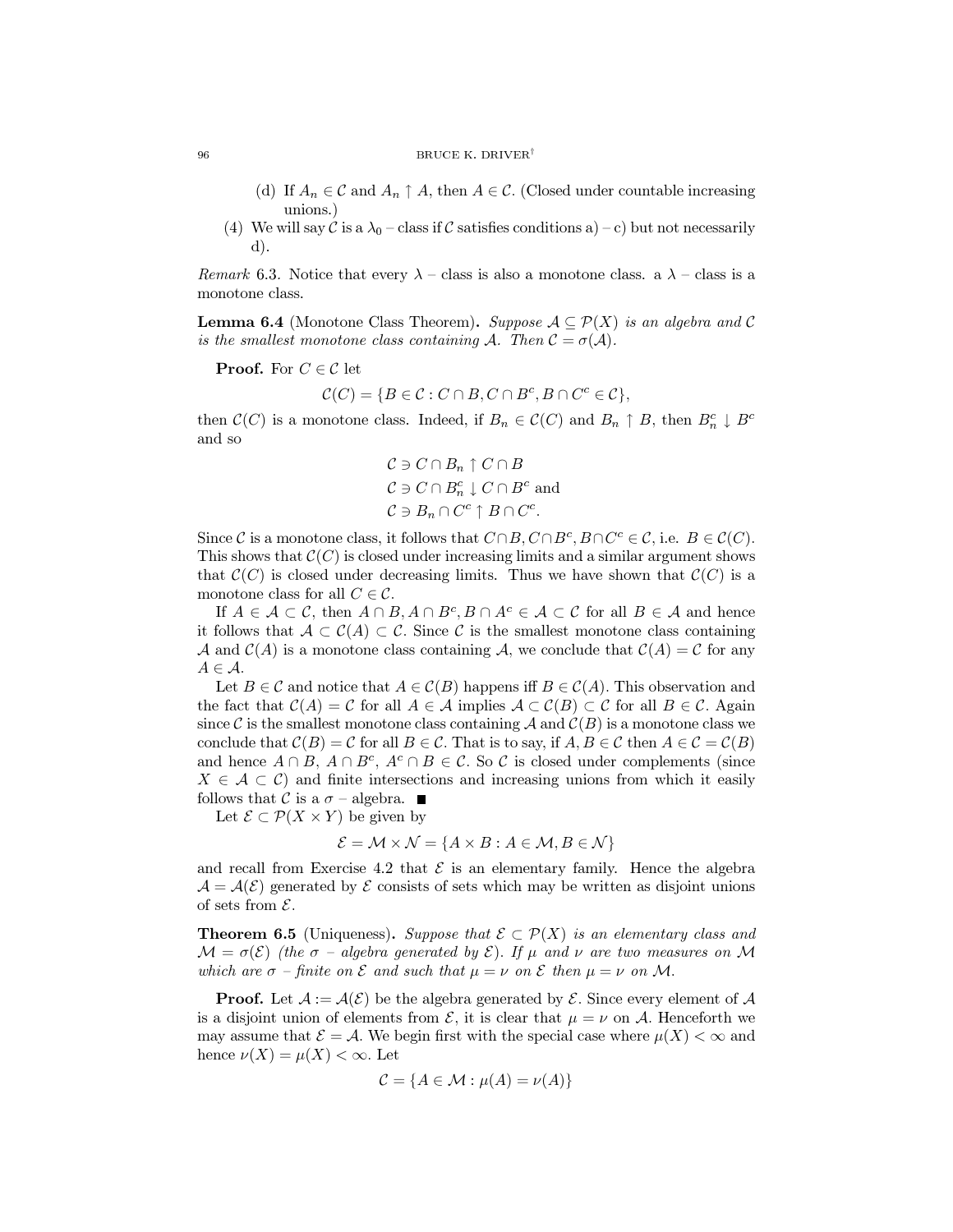The reader may easily check that C is a monotone class. Since  $A \subset \mathcal{C}$ , the monotone class lemma asserts that  $\mathcal{M} = \sigma(\mathcal{A}) \subset \mathcal{C} \subset \mathcal{M}$  showing that  $\mathcal{C} = \mathcal{M}$  and hence that  $\mu = \nu$  on M.

For the  $\sigma$  - finite case, let  $X_n \in \mathcal{A}$  be sets such that  $\mu(X_n) = \nu(X_n) < \infty$  and  $X_n \uparrow X$  as  $n \to \infty$ . For  $n \in \mathbb{N}$ , let

(6.1) 
$$
\mu_n(A) := \mu(A \cap X_n) \text{ and } \nu_n(A) = \nu(A \cap X_n)
$$

for all  $A \in \mathcal{M}$ . Then one easily checks that  $\mu_n$  and  $\nu_n$  are finite measure on M such that  $\mu_n = \nu_n$  on A. Therefore, by what we have just proved,  $\mu_n = \nu_n$  on M. Hence or all  $A \in \mathcal{M}$ , using the continuity of measures,

$$
\mu(A) = \lim_{n \to \infty} \mu(A \cap X_n) = \lim_{n \to \infty} \nu(A \cap X_n) = \nu(A).
$$

**Lemma 6.6.** If D is a  $\lambda_0$  – class which contains a  $\pi$ -class, C, then D contains  $\mathcal{A}(\mathcal{C})$  – the algebra generated by  $\mathcal{C}$ .

**Proof.** We will give two proofs of this lemma. The first proof is "constructive" and makes use of Proposition 4.9 which tells how to construct  $\mathcal{A}(\mathcal{C})$  from  $\mathcal{C}$ . The key to the first proof is the following claim which will be proved by induction.

**Claim.** Let  $\tilde{C}_0 = C$  and  $\tilde{C}_n$  denote the collection of subsets of X of the form

(6.2) 
$$
A_1^c \cap \cdots \cap A_n^c \cap B = B \setminus A_1 \setminus A_2 \setminus \cdots \setminus A_n.
$$

with  $A_i \in \mathcal{C}$  and  $B \in \mathcal{C} \cup \{X\}$ . Then  $\tilde{\mathcal{C}}_n \subset \mathcal{D}$  for all  $n$ , i.e.  $\tilde{\mathcal{C}} := \bigcup_{n=0}^{\infty} \tilde{\mathcal{C}}_n \subset \mathcal{D}$ . By assumption  $\tilde{\mathcal{C}}_0 \subset \mathcal{D}$  and when  $n = 1$ ,

$$
B \setminus A_1 = B \setminus (A_1 \cap B) \in \mathcal{D}
$$

when  $A_1, B \in \mathcal{C} \subset \mathcal{D}$  since  $A_1 \cap B \in \mathcal{C} \subset \mathcal{D}$ . Therefore,  $\tilde{C}_1 \subset \mathcal{D}$ . For the induction step, let  $B \in \mathcal{C} \cup \{X\}$  and  $A_i \in \mathcal{C} \cup \{X\}$  and let  $E_n$  denote the set in Eq. (6.2) We now assume  $\mathcal{C}_n \subset \mathcal{D}$  and wish to show  $E_{n+1} \in \mathcal{D}$ , where

$$
E_{n+1} = E_n \setminus A_{n+1} = E_n \setminus (A_{n+1} \cap E_n).
$$

Because

$$
A_{n+1} \cap E_n = A_1^c \cap \dots \cap A_n^c \cap (B \cap A_{n+1}) \in \tilde{\mathcal{C}}_n \subset \mathcal{D}
$$

and  $(A_{n+1} \cap E_n) \subset E_n \in \tilde{\mathcal{C}}_n \subset \mathcal{D}$ , we have  $E_{n+1} \in \mathcal{D}$  as well. This finishes the proof of the claim.

Notice that  $\tilde{\mathcal{C}}$  is still a multiplicative class and from Proposition 4.9 (using the fact that C is a multiplicative class),  $\mathcal{A}(\mathcal{C})$  consists of finite unions of elements from  $\tilde{\mathcal{C}}$ . By applying the claim to  $\tilde{\mathcal{C}}$ ,  $A_1^c \cap \cdots \cap A_n^c \in \mathcal{D}$  for all  $A_i \in \tilde{\mathcal{C}}$  and hence

$$
A_1 \cup \cdots \cup A_n = (A_1^c \cap \cdots \cap A_n^c)^c \in \mathcal{D}.
$$

Thus we have shown  $\mathcal{A}(\mathcal{C}) \subset \mathcal{D}$  which completes the proof.

(Second Proof.) With out loss of generality, we may assume that  $\mathcal D$  is the smallest  $\lambda_0$  – class containing C for if not just replace D by the intersection of all  $\lambda_0$  – classes containing C. Let

$$
\mathcal{D}_1 := \{ A \in \mathcal{D} : A \cap C \in \mathcal{D} \,\,\forall \,\, C \in \mathcal{C} \}.
$$

Then  $C \subset \mathcal{D}_1$  and  $\mathcal{D}_1$  is also a  $\lambda_0$ -class as we now check. a)  $X \in \mathcal{D}_1$ . b) If  $A, B \in \mathcal{D}_1$ with  $A \cap B = \emptyset$ , then  $(A \cup B) \cap C = (A \cap C)$   $\bigcup (B \cap C) \in \mathcal{D}$  for all  $C \in \mathcal{C}$ . c) If  $A, B \in \mathcal{D}_1$  with  $B \subset A$ , then  $(A \setminus B) \cap C = A \cap C \setminus (B \cap C) \in \mathcal{D}$  for all  $C \in \mathcal{C}$ . Since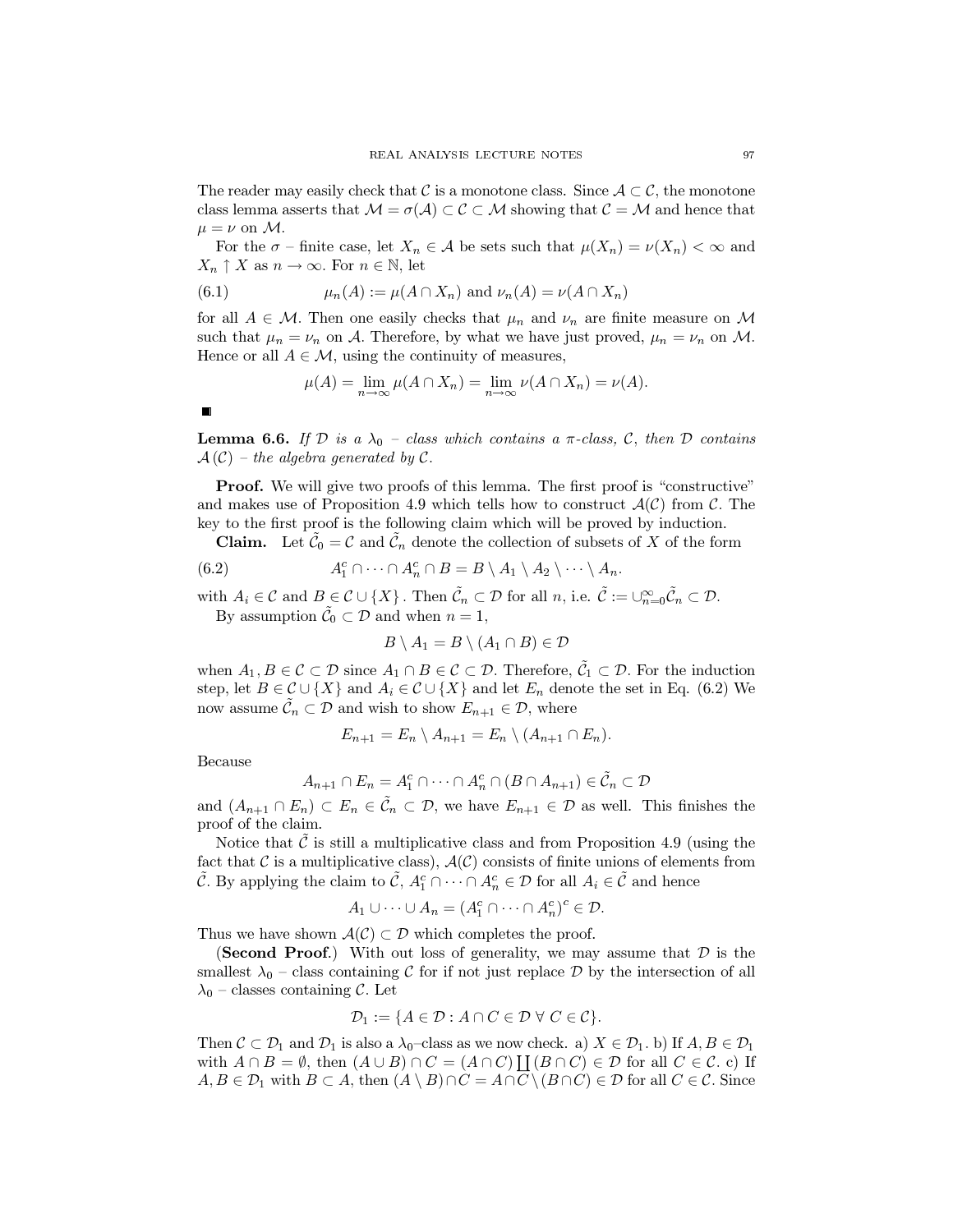$\mathcal{C} \subset \mathcal{D}_1 \subset \mathcal{D}$  and  $\mathcal{D}$  is the smallest  $\lambda_0$  – class containing C it follows that  $\mathcal{D}_1 = \mathcal{D}$ . From this we conclude that if  $A \in \mathcal{D}$  and  $B \in \mathcal{C}$  then  $A \cap B \in \mathcal{D}$ .

Let

$$
\mathcal{D}_2 := \{ A \in \mathcal{D} : A \cap D \in \mathcal{D} \ \forall \ D \in \mathcal{D} \}.
$$

Then  $\mathcal{D}_2$  is a  $\lambda_0$ -class (as you should check) which, by the above paragraph, contains C. As above this implies that  $\mathcal{D} = \mathcal{D}_2$ , i.e. we have shown that  $\mathcal D$  is closed under finite intersections. Since  $\lambda_0$  – classes are closed under complementation,  $\mathcal D$  is an algebra and hence  $\mathcal{A}(\mathcal{C}) \subset \mathcal{D}$ . In fact  $\mathcal{D} = \mathcal{A}(\mathcal{C})$ .

This Lemma along with the monotone class theorem immediately implies Dynkin's very useful " $\pi - \lambda$  theorem."

**Theorem 6.7** ( $\pi - \lambda$  Theorem). If D is a  $\lambda$  class which contains a contains a  $\pi$ -class, C, then  $\sigma(C) \subset \mathcal{D}$ .

**Proof.** Since  $\mathcal{D}$  is a  $\lambda_0$  – class, Lemma 6.6 implies that  $\mathcal{A}(\mathcal{C}) \subset \mathcal{D}$  and so by Remark 6.3 and Lemma 6.4,  $\sigma(C) \subset \mathcal{D}$ . Let us pause to give a second stand-alone proof of this Theorem.

**(Second Proof.)** With out loss of generality, we may assume that  $\mathcal{D}$  is the smallest  $\lambda$  – class containing C for if not just replace D by the intersection of all  $\lambda$ - classes containing  $\mathcal{C}$ . Let

$$
\mathcal{D}_1 := \{ A \in \mathcal{D} : A \cap C \in \mathcal{D} \ \forall \ C \in \mathcal{C} \}.
$$

Then  $C \subset \mathcal{D}_1$  and  $\mathcal{D}_1$  is also a  $\lambda$ -class because as we now check. a)  $X \in \mathcal{D}_1$ . b) If  $A, B \in \mathcal{D}_1$  with  $A \cap B = \emptyset$ , then  $(A \cup B) \cap C = (A \cap C)$   $\bigcup (B \cap C) \in \mathcal{D}$  for all  $C \in \mathcal{C}$ . c) If  $A, B \in \mathcal{D}_1$  with  $B \subset A$ , then  $(A \setminus B) \cap C = A \cap C \setminus (B \cap C) \in \mathcal{D}$  for all  $C \in \mathcal{C}$ . d) If  $A_n \in \mathcal{D}_1$  and  $A_n \uparrow A$  as  $n \to \infty$ , then  $A_n \cap C \in \mathcal{D}$  for all  $C \in \mathcal{D}$ and hence  $A_n \cap C \uparrow A \cap C \in \mathcal{D}$ . Since  $C \subset \mathcal{D}_1 \subset \mathcal{D}$  and  $\mathcal{D}$  is the smallest  $\lambda$  - class containing C it follows that  $\mathcal{D}_1 = \mathcal{D}$ . From this we conclude that if  $A \in \mathcal{D}$  and  $B \in \mathcal{C}$  then  $A \cap B \in \mathcal{D}$ .

Let

$$
\mathcal{D}_2 := \{ A \in \mathcal{D} : A \cap D \in \mathcal{D} \ \forall \ D \in \mathcal{D} \}.
$$

Then  $\mathcal{D}_2$  is a  $\lambda$ -class (as you should check) which, by the above paragraph, contains C. As above this implies that  $\mathcal{D} = \mathcal{D}_2$ , i.e. we have shown that  $\mathcal D$  is closed under finite intersections.

Since  $\lambda$  – classes are closed under complementation, D is an algebra which is closed under increasing unions and hence is closed under arbitrary countable unions, i.e. D is a  $\sigma$  - algebra. Since  $\mathcal{C} \subset \mathcal{D}$  we must have  $\sigma(\mathcal{C}) \subset \mathcal{D}$  and in fact  $\sigma(\mathcal{C}) = \mathcal{D}$ .  $\blacksquare$ 

Using this theorem we may strengthen Theorem 6.8 to the following.

**Theorem 6.8** (Uniqueness). Suppose that  $C \subset \mathcal{P}(X)$  is a  $\pi$  - class such that  $\mathcal{M} = \sigma(\mathcal{C})$ . If  $\mu$  and  $\nu$  are two measures on M and there exists  $X_n \in \mathcal{C}$  such that  $X_n \uparrow X$  and  $\mu(X_n) = \nu(X_n) < \infty$  for each n, then  $\mu = \nu$  on M.

**Proof.** As in the proof of Theorem 6.5, it suffices to consider the case where  $\mu$ and  $\nu$  are finite measure such that  $\mu(X) = \nu(X) < \infty$ . In this case the reader may easily verify from the basic properties of measures that

$$
\mathcal{D} = \{ A \in \mathcal{M} : \mu(A) = \nu(A) \}
$$

is a  $\lambda$  – class. By assumption  $C \subset \mathcal{D}$  and hence by the  $\pi-\lambda$  theorem,  $\mathcal D$  contains  $\mathcal{M} = \sigma(\mathcal{C})$ .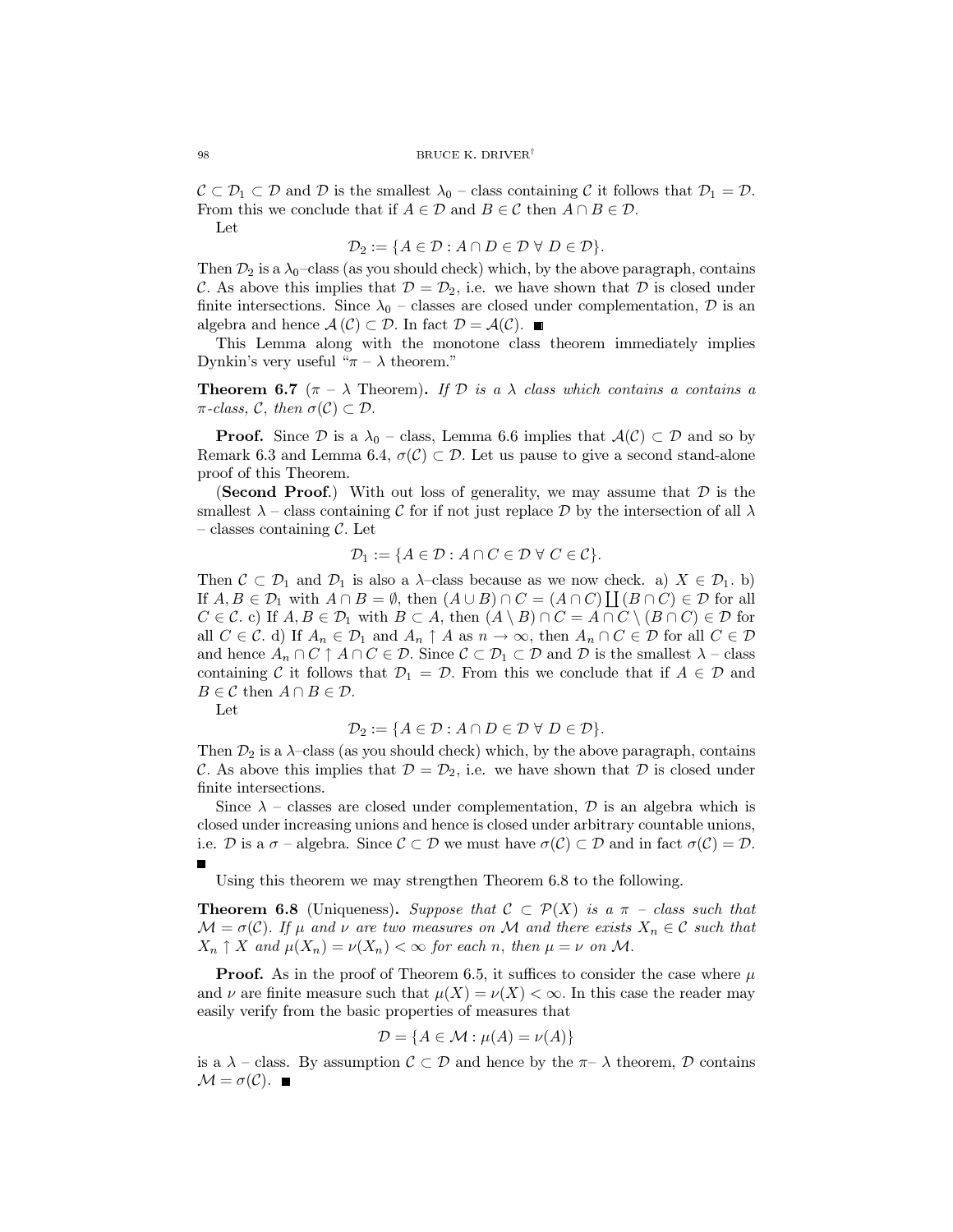As an immediate consequence we have the following corollaries.

**Corollary 6.9.** Suppose that  $(X, \tau)$  is a topological space,  $\mathcal{M} = \sigma(\tau)$  is the Borel  $\sigma$  – algebra on X and  $\mu$  and  $\nu$  are two measures on M which are  $\sigma$  – finite on  $\tau$ . If  $\mu = \nu$  on  $\tau$  then  $\mu = \nu$  on M, i.e.  $\mu \equiv \nu$ .

**Corollary 6.10.** Suppose that  $\mu$  and  $\nu$  are two measures on  $\mathcal{B}_{\mathbb{R}^n}$  which are finite on bounded sets and such that  $\mu(A) = \nu(A)$  for all sets A of the form

$$
A = (a, b] = (a_1, b_1] \times \cdots \times (a_n, b_n]
$$

with  $a, b \in \mathbb{R}^n$  and  $a \leq b$ , i.e.  $a_i \leq b_i$  for all i. Then  $\mu = \nu$  on  $\mathcal{B}_{\mathbb{R}^n}$ .

To end this section we wish to reformulate the  $\pi - \lambda$  theorem in a function theoretic setting.

**Theorem 6.11.** Let X be a set and H be a subspace of  $B(X,\mathbb{R})$  – the space of bounded real valued functions on X. Assume:

- (1)  $1 \in \mathcal{H}$ , *i.e.* the constant functions are in  $\mathcal{H}$  and
- (2) H is closed under bounded convergence, i.e. if  ${f_n}_{n=1}^{\infty} \subset \mathcal{H}$  is a sequence of functions such that  $M := \sup_n ||f_n||_{\infty} < \infty$  and  $f(x) := \lim_{n \to \infty} f_n(x)$ exists for all  $x \in X$  then  $f \in \mathcal{H}$ .

If  $\mathcal{C} \subset \mathcal{P}(X)$  is a multiplicative class such that  $1_A \in \mathcal{H}$  for all  $A \in \mathcal{C}$ , then  $\mathcal{H}$ contains all bounded  $\sigma(\mathcal{C})$  – measurable functions.

**Proof.** Let  $\mathcal{D} := \{A \subset X : 1_A \in \mathcal{H}\}\$ . Then by assumption  $\mathcal{C} \subset \mathcal{D}$  and since  $1 \in \mathcal{H}$  we know  $X \in \mathcal{D}$ . If  $A, B \in \mathcal{D}$  are disjoint then  $1_{A \cup B} = 1_A + 1_B \in \mathcal{H}$  so that  $A \cup B \in \mathcal{D}$  and if  $A, B \in \mathcal{D}$  and  $A \subset B$ , then  $1_{B \setminus A} = 1_B - 1_A \in \mathcal{H}$ . Finally if  $A_n \in \mathcal{D}$  and  $A_n \uparrow A$  as  $n \to \infty$  then  $1_{A_n} \to 1_A$  boundedly so  $1_A \in \mathcal{H}$  and hence  $A \in \mathcal{D}$ . So  $\mathcal{D}$  is  $\lambda$  – class containing  $\mathcal C$  and hence  $\mathcal D$  contains  $\sigma(\mathcal C)$ . From this it follows that H contains  $1_A$  for all  $A \in \sigma(\mathcal{C})$  and hence all  $\sigma(\mathcal{C})$  – measurable simple functions by linearity. The proof is now complete with an application of the approximation Theorem 5.13 along with the assumption that  $H$  is closed under bounded convergence.  $\blacksquare$ 

**Corollary 6.12.** Suppose that  $(X,d)$  is a metric space and  $\mathcal{M} = \sigma(\tau_d)$  is the Borel  $\sigma$  – algebra on X and H is a subspace of  $B(X,\mathbb{R})$  such that  $C_b(X,\mathbb{R}) \subset \mathcal{H}$  $(C_b(X,\mathbb{R})$  – the bounded continuous functions on X) and H is closed under bounded convergence. Then H contains all bounded  $\mathcal{M}$  – measurable real valued functions on X. (This may be paraphrased as follows. The smallest vector space of bounded functions which is closed under bounded convergence and contains  $C_b(X,\mathbb{R})$  is the space of bounded  $M$  – measurable real valued functions on X.)

**Proof.** Let  $V \in \tau_d$  be an open subset of X and for  $n \in \mathbb{N}$  let

$$
f_n(x) := \min(n \cdot d_{V^c}(x), 1)
$$
 for all  $x \in X$ .

Notice that  $f_n = \phi_n \circ d_{V^c}$  where  $\phi_n(t) = \min(nt, 1)$  which is continuous and hence  $f_n \in C_b(X, \mathbb{R})$  for all n. Furthermore,  $f_n$  converges boundedly to  $1_V$  as  $n \to \infty$  and therefore  $1_V \in \mathcal{H}$  for all  $V \in \tau$ . Since  $\tau$  is a  $\pi$  – class the corollary follows by an application of Theorem 6.11.  $\blacksquare$ 

Here is a basic application of this corollary.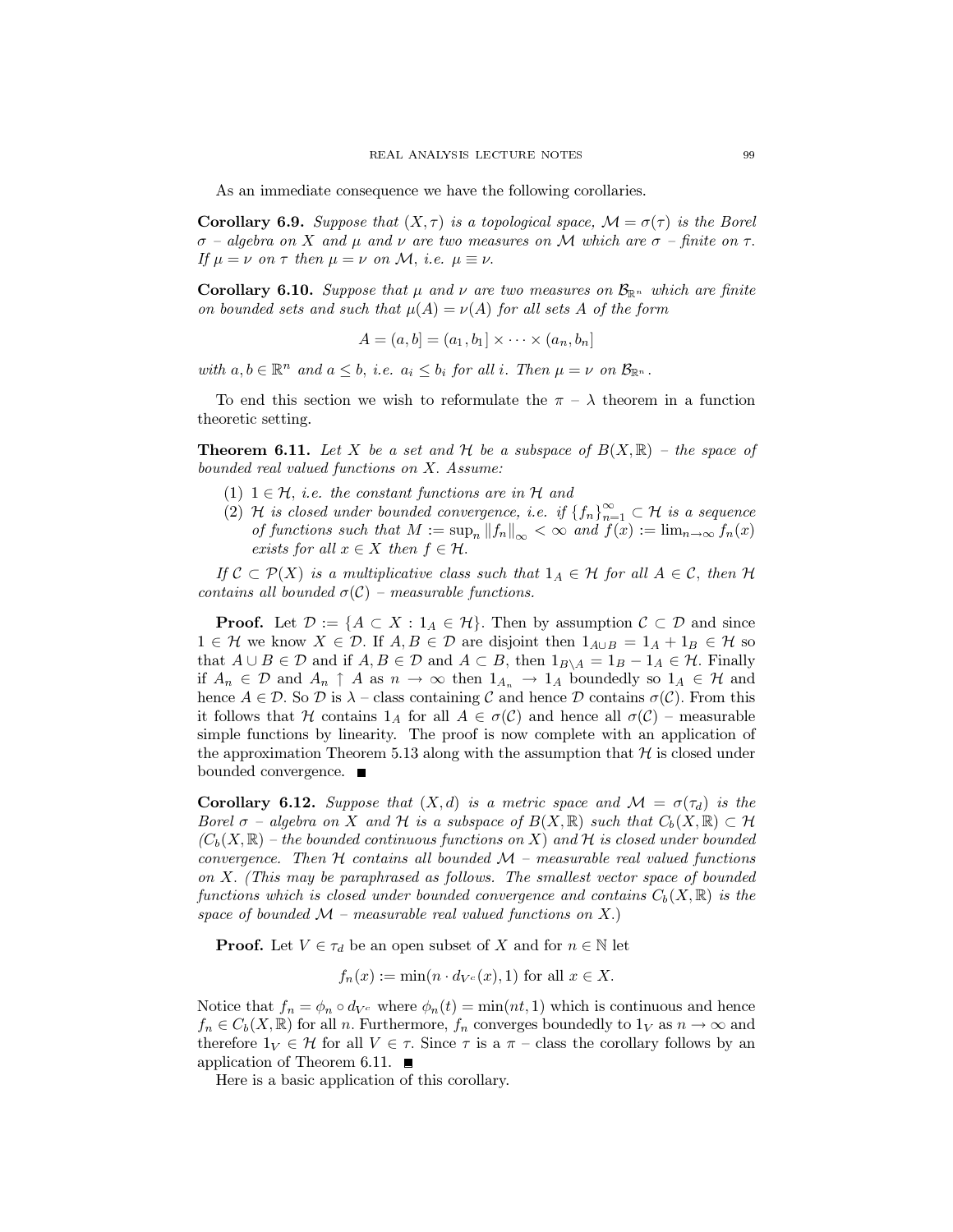**Proposition 6.13.** Suppose that  $(X, d)$  is a metric space,  $\mu$  and  $\nu$  are two measures on  $\mathcal{M} = \sigma(\tau_d)$  which are finite on bounded measurable subsets of X and

(6.3) 
$$
\int_X f d\mu = \int_X f d\nu
$$

for all  $f \in C_b(X, \mathbb{R})$  such that supp(f) is bounded. Then  $\mu \equiv \nu$ .

**Proof.** To prove this fix a  $o \in X$  and let

$$
\psi_R(x) = ( [R+1-d(x,o)] \wedge 1) \vee 0
$$

so that  $\psi_R \in C_b(X, [0, 1])$ , supp $(\psi_R) \subset B(o, R+2)$  and  $\psi_R \uparrow 1$  as  $R \to \infty$ . Let  $\mathcal{H}_R$ denote the space of bounded measurable functions f such that

(6.4) 
$$
\int_X \psi_R f d\mu = \int_X \psi_R f d\nu.
$$

Then  $H$  is closed under bounded convergence and because of Eq.  $(6.3)$  contains  $C_b(X,\mathbb{R})$ . Therefore by Corollary 6.12,  $\mathcal{H}_R$  contains all bounded measurable functions on X. Take  $f = 1_A$  in Eq. (6.4) with  $A \in \mathcal{M}$ , and then use the monotone convergence theorem to let  $R \to \infty$ . The result is  $\mu(A) = \nu(A)$  for all  $A \in \mathcal{M}$ .

6.2. Fubini-Tonelli's Theorem and Product Measure. Recall that  $(X, \mathcal{M}, \mu)$ and  $(Y, \mathcal{N}, \nu)$  are fixed measure spaces.

**Notation 6.14.** Suppose that  $f: X \to \mathbb{C}$  and  $g: Y \to \mathbb{C}$  are functions, let  $f \otimes g$ denote the function on  $X \times Y$  given by

$$
f \otimes g(x, y) = f(x)g(y).
$$

Notice that if f, g are measurable, then  $f \otimes g$  is  $(\mathcal{M} \otimes \mathcal{N}, \mathcal{B}_{\mathbb{C}})$  – measurable. To prove this let  $F(x,y) = f(x)$  and  $G(x,y) = g(y)$  so that  $f \otimes g = F \cdot G$  will be measurable provided that F and G are measurable. Now  $F = f \circ \pi_1$  where  $\pi_1: X \times Y \to X$  is the projection map. This shows that F is the composition of measurable functions and hence measurable. Similarly one shows that  $G$  is measurable.

**Theorem 6.15.** Suppose  $(X, \mathcal{M}, \mu)$  and  $(Y, \mathcal{N}, \nu)$  are  $\sigma$ -finite measure spaces and f is a nonnegative  $(M \otimes N, \mathcal{B}_{\mathbb{R}})$  – measurable function, then for each  $y \in Y$ ,

(6.5) 
$$
x \to f(x, y) \text{ is } \mathcal{M} - \mathcal{B}_{[0,\infty]} \text{ measurable},
$$

for each  $x \in X$ ,

(6.6) 
$$
y \to f(x, y) \text{ is } \mathcal{N} - \mathcal{B}_{[0,\infty]} \text{ measurable},
$$

(6.7) 
$$
x \to \int_Y f(x, y) d\nu(y) \text{ is } \mathcal{M} - \mathcal{B}_{[0,\infty]} \text{ measurable},
$$

(6.8) 
$$
y \to \int_X f(x, y) d\mu(x) \text{ is } \mathcal{N} - \mathcal{B}_{[0,\infty]} \text{ measurable,}
$$

and

(6.9) 
$$
\int_X d\mu(x) \int_Y d\nu(y) f(x, y) = \int_Y d\nu(y) \int_X d\mu(x) f(x, y).
$$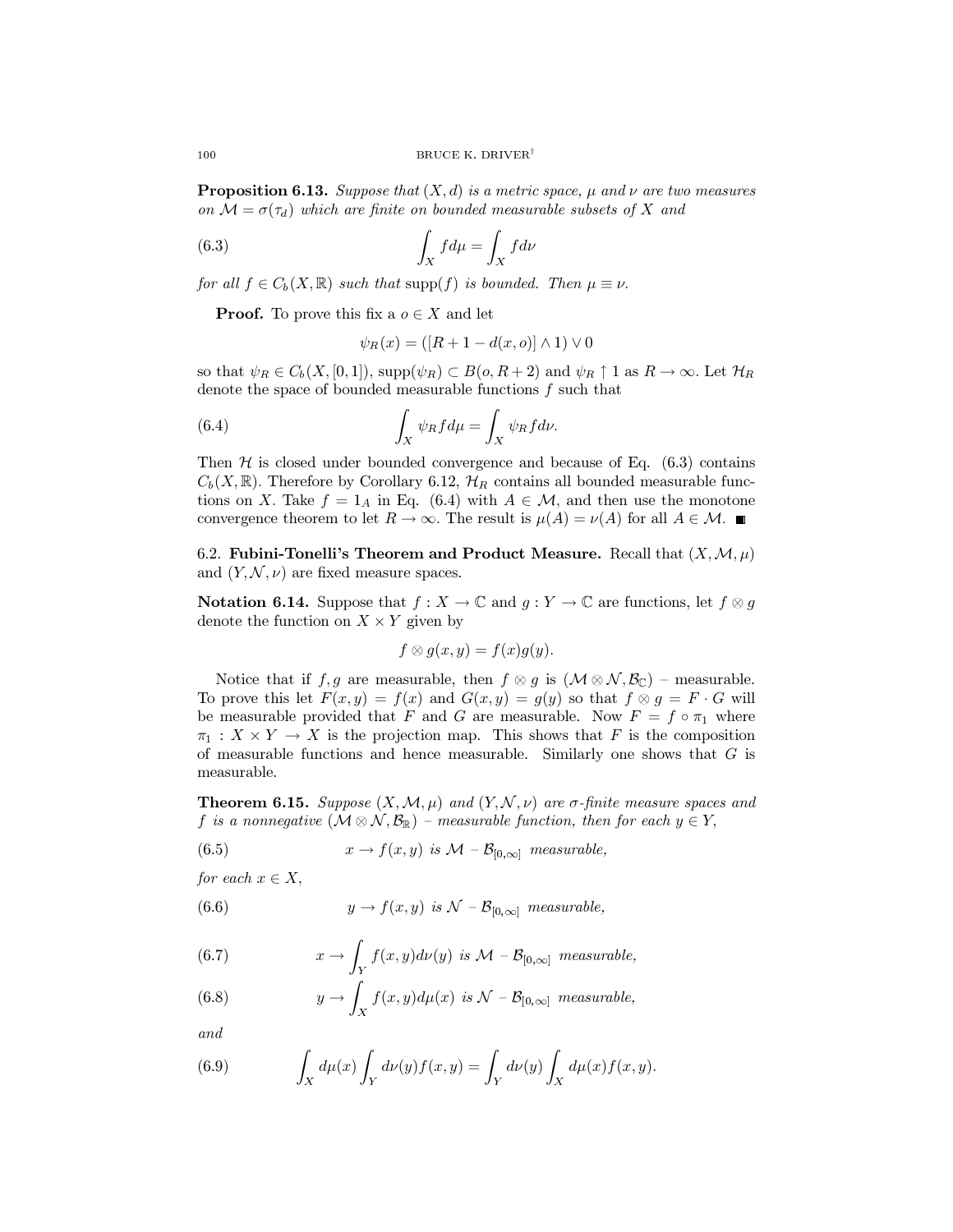**Proof.** Suppose that  $E = A \times B \in \mathcal{E} := \mathcal{M} \times \mathcal{N}$  and  $f = 1_E$ . Then

$$
f(x, y) = 1_{A \times B}(x, y) = 1_A(x)1_B(y)
$$

and one sees that Eqs.  $(6.5)$  and  $(6.6)$  hold. Moreover

$$
\int_{Y} f(x, y) d\nu(y) = \int_{Y} 1_{A}(x) 1_{B}(y) d\nu(y) = 1_{A}(x) \nu(B),
$$

so that Eq.  $(6.7)$  holds and we have

 $\cdot$ 

$$
\int_X d\mu(x) \int_Y d\nu(y) f(x, y) = \nu(B)\mu(A).
$$

Similarly,

$$
\int_X f(x, y)d\mu(x) = \mu(A)1_B(y)
$$
 and  

$$
\int_Y d\nu(y) \int_X d\mu(x) f(x, y) = \nu(B)\mu(A)
$$

from which it follows that Eqs.  $(6.8)$  and  $(6.9)$  hold in this case as well.

For the moment let us further assume that  $\mu(X) < \infty$  and  $\nu(Y) < \infty$  and let H be the collection of all bounded  $(\mathcal{M} \otimes \mathcal{N}, \mathcal{B}_{\mathbb{R}})$  – measurable functions on  $X \times Y$  such that Eqs.  $(6.5) - (6.9)$  hold. Using the fact that measurable functions are closed under pointwise limits and the dominated convergence theorem (the dominating function always being a constant), one easily shows that  $H$  closed under bounded convergence. Since we have just verified that  $1_F \in H$  for all E in the  $\pi$  – class,  $\mathcal{E}$ , it follows that H is the space of all bounded  $(\mathcal{M} \otimes \mathcal{N}, \mathcal{B}_{\mathbb{R}})$  – measurable functions on X × Y. Finally if  $f: X \times Y \to [0, \infty]$  is a  $(\mathcal{M} \otimes \mathcal{N}, \mathcal{B}_{\overline{\mathbb{R}}})$  – measurable function, let  $f_M = M \wedge f$  so that  $f_M \uparrow f$  as  $M \to \infty$  and Eqs. (6.5) – (6.9) hold with f replaced by  $f_M$  for all  $M \in \mathbb{N}$ . Repeated use of the monotone convergence theorem allows us to pass to the limit  $M \to \infty$  in these equations to deduce the theorem in the case  $\mu$  and  $\nu$  are finite measures.

For the  $\sigma$  – finite case, choose  $X_n \in \mathcal{M}$ ,  $Y_n \in \mathcal{N}$  such that  $X_n \uparrow X$ ,  $Y_n \uparrow Y$ ,  $\mu(X_n) < \infty$  and  $\nu(Y_n) < \infty$  for all  $m, n \in \mathbb{N}$ . Then define  $\mu_m(A) = \mu(X_m \cap A)$  and  $\nu_n(B) = \nu(Y_n \cap B)$  for all  $A \in \mathcal{M}$  and  $B \in \mathcal{N}$  or equivalently  $d\mu_m = 1_{X_m} d\mu$  and  $d\nu_n = 1_{Y_n} d\nu$ . By what we have just proved Eqs.  $(6.5) - (6.9)$  with  $\mu$  replaced by  $\mu_m$  and  $\nu$  by  $\nu_n$  for all  $(\mathcal{M} \otimes \mathcal{N}, \mathcal{B}_{\mathbb{R}})$  – measurable functions,  $f: X \times Y \to [0, \infty]$ . The validity of Eqs. (6.5) – (6.9) then follows by passing to the limits  $m \to \infty$  and then  $n \to \infty$  using the monotone convergence theorem again to conclude

$$
\int_X f d\mu_m = \int_X f 1_{X_m} d\mu \uparrow \int_X f d\mu \text{ as } m \to \infty
$$

and

$$
\int_{Y} g d\mu_{n} = \int_{Y} g 1_{Y_{n}} d\mu \uparrow \int_{Y} g d\mu \text{ as } n \to \infty
$$
  
M) and  $g \in L^{+}(Y, \mathcal{N})$ 

for all  $f \in L^+(X, \mathcal{M})$  and  $g \in L^+(Y, \mathcal{N})$ .

**Corollary 6.16.** Suppose  $(X, \mathcal{M}, \mu)$  and  $(Y, \mathcal{N}, \nu)$  are  $\sigma$ -finite measure spaces. Then there exists a unique measure  $\pi$  on  $\mathcal{M} \otimes \mathcal{N}$  such that  $\pi(A \times B) = \mu(A)\nu(B)$ for all  $A \in \mathcal{M}$  and  $B \in \mathcal{N}$ . Moreover  $\pi$  is given by

(6.10) 
$$
\pi(E) = \int_X d\mu(x) \int_Y d\nu(y) 1_E(x, y) = \int_Y d\nu(y) \int_X d\mu(x) 1_E(x, y)
$$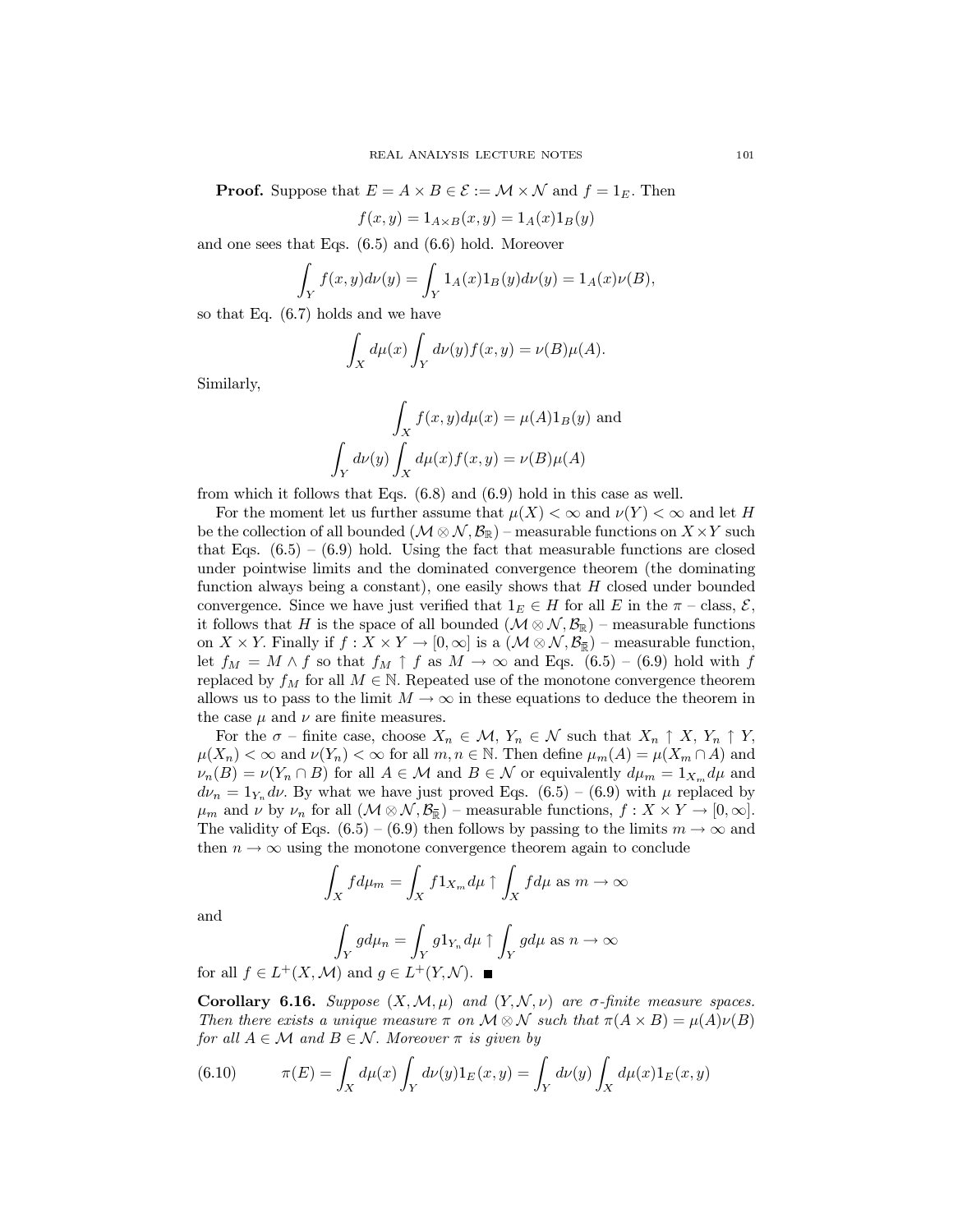for all  $E \in \mathcal{M} \otimes \mathcal{N}$  and  $\pi$  is  $\sigma$  - finite.

**Notation 6.17.** The measure  $\pi$  is called the product measure of  $\mu$  and  $\nu$  and will be denoted by  $\mu \otimes \nu$ .

**Proof.** Notice that any measure  $\pi$  such that  $\pi(A \times B) = \mu(A)\nu(B)$  for all  $A \in \mathcal{M}$ and  $B \in \mathcal{N}$  is necessarily  $\sigma$  - finite. Indeed, let  $X_n \in \mathcal{M}$  and  $Y_n \in \mathcal{N}$  be chosen so that  $\mu(X_n) < \infty$ ,  $\nu(Y_n) < \infty$ ,  $X_n \uparrow X$  and  $Y_n \uparrow Y$ , then  $X_n \times Y_n \in \mathcal{M} \otimes \mathcal{N}$ ,  $X_n \times Y_n \uparrow X \times Y$  and  $\pi(X_n \times Y_n) < \infty$  for all n. The uniqueness assertion is a consequence of either Theorem 6.5 or by Theorem 6.8 with  $\mathcal{E} = \mathcal{M} \times \mathcal{N}$ . For the existence, it suffices to observe, using the monotone convergence theorem, that  $\pi$  defined in Eq. (6.10) is a measure on  $\mathcal{M} \otimes \mathcal{N}$ . Moreover this measure satisfies  $\pi(A \times B) = \mu(A)\nu(B)$  for all  $A \in \mathcal{M}$  and  $B \in \mathcal{N}$  from Eq. (55.10).

**Theorem 6.18** (Tonelli's Theorem). Suppose  $(X, \mathcal{M}, \mu)$  and  $(Y, \mathcal{N}, \nu)$  are  $\sigma$ -finite measure spaces and  $\pi = \mu \otimes \nu$  be the product measure on  $\mathcal{M} \otimes \mathcal{N}$ . If  $f \in L^+(X)$  $Y, \mathcal{M} \otimes \mathcal{N}$ , then  $f(\cdot, y) \in L^+(X, \mathcal{M})$  for all  $y \in Y$ ,  $f(x, \cdot) \in L^+(Y, \mathcal{N})$  for all  $x \in X$ ,

$$
\int\limits_Y f(\cdot, y)d\nu(y) \in L^+(X, \mathcal{M}), \int\limits_X f(x, \cdot)d\mu(x) \in L^+(Y, \mathcal{N})
$$

 $and$ 

(6.11) 
$$
\int_{X\times Y} f \ d\pi = \int_X d\mu(x) \int_Y d\nu(y) f(x, y)
$$

(6.12) 
$$
= \int_Y d\nu(y) \int_X d\mu(x) f(x, y).
$$

**Proof.** By Theorem 6.15 and Corollary 6.16, the theorem holds when  $f = 1<sub>E</sub>$ with  $E \in \mathcal{M} \otimes \mathcal{N}$ . Using the linearity of all of the statements, the theorem is also true for non-negative simple functions. Then using the monotone convergence theorem repeatedly along with Theorem 5.13, one deduces the theorem for general  $f \in L^+(X \times Y, \mathcal{M} \otimes \mathcal{N}).$ 

**Theorem 6.19** (Fubini's Theorem). Suppose  $(X, \mathcal{M}, \mu)$  and  $(Y, \mathcal{N}, \nu)$  are  $\sigma$ -finite measure spaces and  $\pi = \mu \otimes \nu$  be the product measure on  $\mathcal{M} \otimes \mathcal{N}$ . If  $f \in L^1(\pi)$  then for  $\mu$  a.e. x,  $f(x, \cdot) \in L^1(\nu)$  and for  $\nu$  a.e. y,  $f(\cdot, y) \in L^1(\mu)$ . Moreover,

$$
g(x) = \int_Y f(x, y) dv(y) \text{ and } h(y) = \int_X f(x, y) d\mu(x)
$$

are in  $L^1(\mu)$  and  $L^1(\nu)$  respectively and Eq. (6.12) holds.

**Proof.** If  $f \in L^1(X \times Y) \cap L^+$  then by Eq. (6.11),

$$
\int_X \left( \int_Y f(x, y) d\nu(y) \right) d\mu(x) < \infty
$$

so  $\int_Y f(x, y) d\nu(y) < \infty$  for  $\mu$  a.e. x, i.e. for  $\mu$  a.e. x,  $f(x, \cdot) \in L^1(\nu)$ . Similarly for  $\nu$  a.e.  $y, f(\cdot, y) \in L^1(\mu)$ . Let f be a real valued function in  $f \in L^1(X \times Y)$  and let  $f = f_+ - f_-.$  Apply the results just proved to  $f_{\pm}$  to conclude,  $f_{\pm}(x, \cdot) \in L^1(\nu)$  for  $\mu$  a.e. x and that

$$
\int_Y f_{\pm}(\cdot,y)d\nu(y) \in L^1(\mu).
$$

Therefore for  $\mu$  a.e.  $\alpha$ ,

$$
f(x, \cdot) = f_{+}(x, \cdot) - f_{-}(x, \cdot) \in L^{1}(\nu)
$$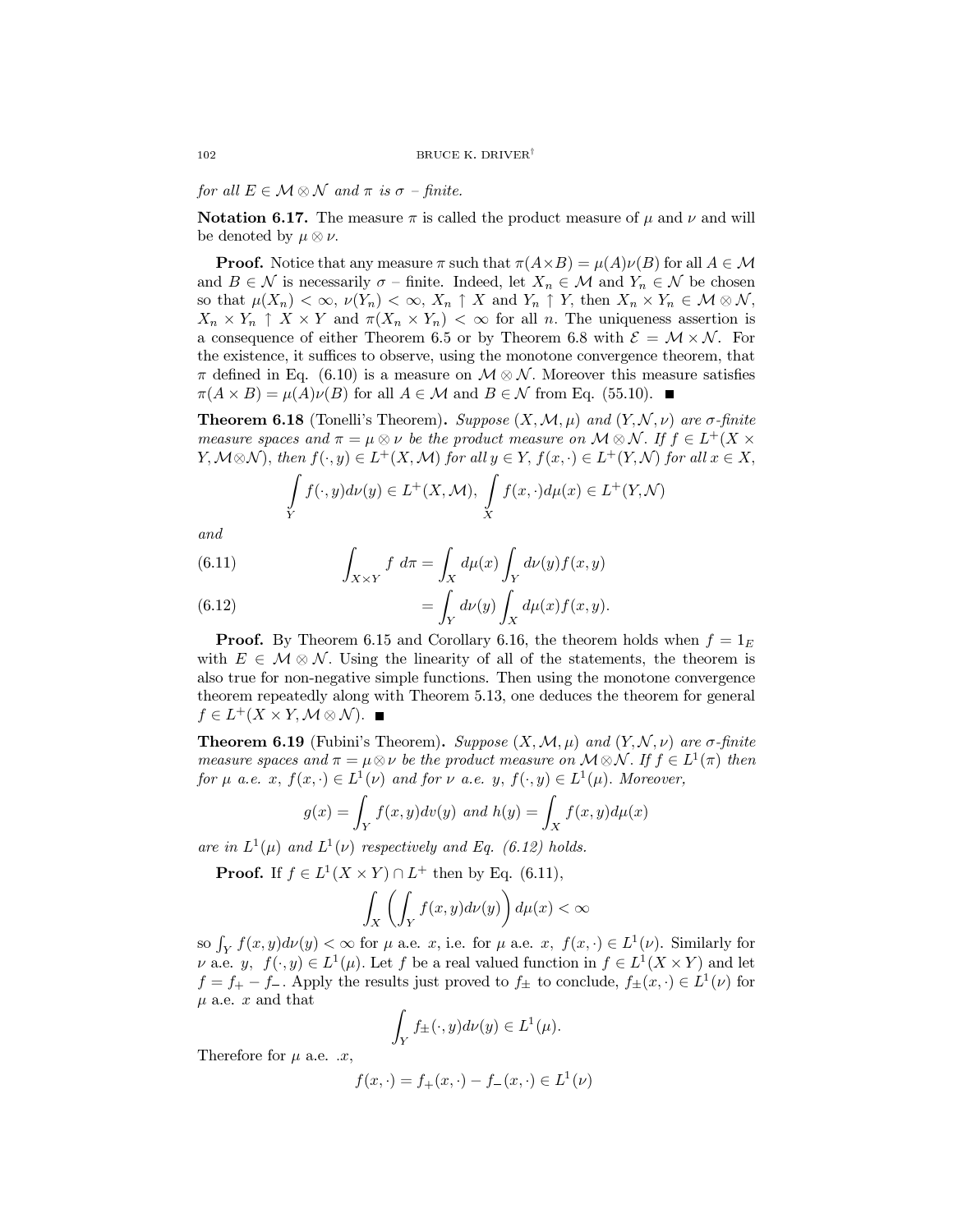and

$$
x \to \int f(x, y) d\nu(y) = \int f_+(x, \cdot) d\nu(y) - \int f_-(x, \cdot) d\nu(y)
$$

is a  $\mu$  – almost everywhere defined function such that  $\int f(\cdot, y) d\nu(y) \in L^1(\mu)$ . Be $cause$  $\epsilon$  $\epsilon$ 

$$
\int f_{\pm}(x, y) d(\mu \otimes \nu) = \int d\mu(x) \int d\nu(y) f_{\pm}(x, y),
$$

$$
\int f d(\mu \otimes \nu) = \int f_{+} d(\mu \otimes \nu) - \int f_{-} d(\mu \otimes \nu)
$$

$$
= \int d\mu \int d\nu f_{+} - \int d\mu \int d\nu f_{-}
$$

$$
= \int d\mu \left( \int f_{+} d\nu - \int f_{-} d\nu \right)
$$

$$
= \int d\mu \int d\nu (f_{+} - f_{-}) = \int d\mu \int d\nu f
$$

The proof that

$$
\int f d(\mu \otimes \nu) = \int d\nu(y) \int d\mu(x) f(x, y)
$$

is analogous. As usual the complex case follows by applying the real results just proved to the real and imaginary parts of  $f$ .

**Notation 6.20.** Given  $E \subset X \times Y$  and  $x \in X$ , let

$$
{}_xE := \{ y \in Y : (x, y) \in E \}.
$$

Similarly if  $y \in Y$  is given let

$$
E_y := \{ x \in X : (x, y) \in E \}.
$$

If  $f: X \times Y \to \mathbb{C}$  is a function let  $f_x = f(x, \cdot)$  and  $f^y := f(\cdot, y)$  so that  $f_x: Y \to \mathbb{C}$ and  $f^y: X \to \mathbb{C}$ .

**Theorem 6.21.** Suppose  $(X, \mathcal{M}, \mu)$  and  $(Y, \mathcal{N}, \nu)$  are complete  $\sigma$ -finite measure spaces. Let  $(X \times Y, \mathcal{L}, \lambda)$  be the completion of  $(X \times Y, \mathcal{M} \otimes \mathcal{N}, \mu \otimes \nu)$ . If f is *L*-measurable and (a)  $f \ge 0$  or (b)  $f \in L^1(\lambda)$  then  $f_x$  is N-measurable for  $\mu$  a.e. x and  $f^y$  is M-measurable for  $\nu$  a.e. y and in case (b)  $f_x \in L^1(\nu)$  and  $f^y \in L^1(\mu)$ for  $\mu$  a.e. x and  $\nu$  a.e. y respectively. Moreover,

$$
x \to \int f_x d\nu \text{ and } y \to \int f^y d\mu
$$

 $\emph{are measurable and}$ 

$$
\int f d\lambda = \int d\nu \int d\mu f = \int d\mu \int d\nu f.
$$

**Proof.** If  $E \in \mathcal{M} \otimes \mathcal{N}$  is a  $\mu \otimes \nu$  null set  $((\mu \otimes \nu)(E) = 0)$ , then

$$
0=(\mu\otimes\nu)(E)=\int\limits_X \nu(_xE)d\mu(x)=\int\limits_X \mu(E_y)d\nu(y).
$$

This shows that

$$
\mu({x : \nu(x E) \neq 0}) = 0 \text{ and } \nu({y : \mu(E_y) \neq 0}) = 0,
$$

i.e.  $\nu(x) = 0$  for  $\mu$  a.e. x and  $\mu(E_y) = 0$  for  $\nu$  a.e. y.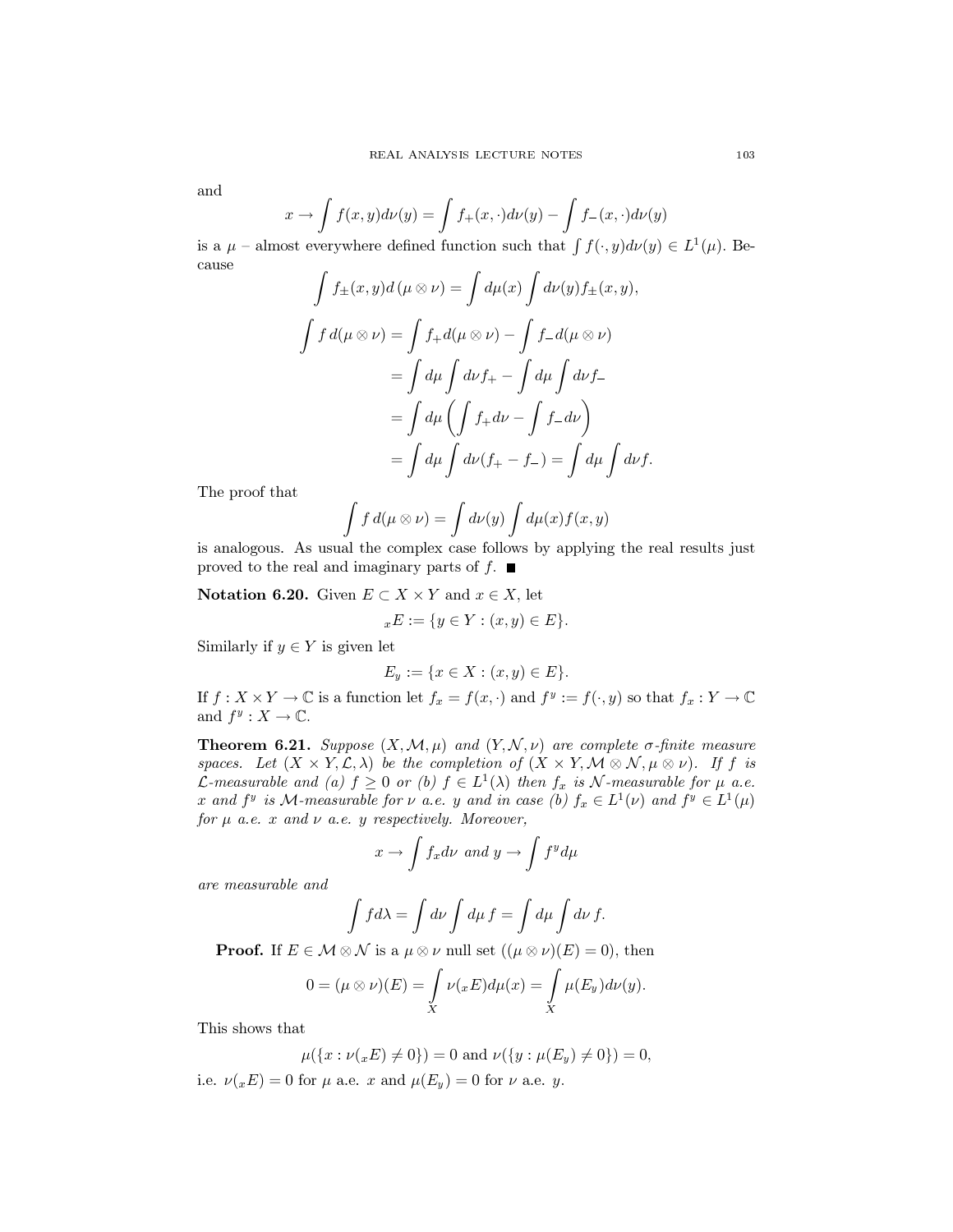If h is L measurable and  $h = 0$  for  $\lambda$ - a.e., then there exists  $E \in \mathcal{M} \otimes \mathcal{N} \ni$  $\{(x,y): h(x,y) \neq 0\} \subseteq E$  and  $(\mu \otimes \nu)(E) = 0$ . Therefore  $|h(x,y)| \leq 1_E(x,y)$  and  $(\mu \otimes \nu)(E) = 0$ . Since

$$
{h_x \neq 0} = {y \in Y : h(x, y) \neq 0} \subset {}_{x}E
$$
 and  

$$
{h_y \neq 0} = {x \in X : h(x, y) \neq 0} \subset E_y
$$

we learn that for  $\mu$  a.e. x and  $\nu$  a.e. y that  $\{h_x \neq 0\} \in \mathcal{M}, \{h_y \neq 0\} \in \mathcal{N}$ ,  $\nu({h_x \neq 0}) = 0$  and a.e. and  $\mu({h_y \neq 0}) = 0$ . This implies

for 
$$
\nu
$$
 a.e.  $y$ ,  $\int h(x, y) d\nu(y)$  exists and equals 0  
and  
for  $\mu$  a.e.  $x$ ,  $\int h(x, y) d\mu(y)$  exists and equals 0.

Therefore

$$
0 = \int hd\lambda = \int \left(\int hd\mu\right) d\nu = \int \left(\int hd\nu\right) d\mu
$$

For general  $f \in L^1(\lambda)$ , we may choose  $g \in L^1(\mathcal{M} \otimes \mathcal{N}, \mu \otimes \nu)$  such that  $f(x, y) =$  $g(x, y)$  for  $\lambda$ - a.e.  $(x, y)$ . Define  $h \equiv f - g$ . Then  $h = 0$ ,  $\lambda$ - a.e. Hence by what we have just proved and Theorem 6.18  $f = g + h$  has the following properties:

(1) For  $\mu$  a.e.  $x, y \rightarrow f(x, y) = g(x, y) + h(x, y)$  is in  $L^1(\nu)$  and

$$
\int f(x, y)d\nu(y) = \int g(x, y)d\nu(y).
$$
\n(2) For  $\nu$  a.e.  $y, x \to f(x, y) = g(x, y) + h(x, y)$  is in  $L^1(\mu)$  and\n
$$
\int f(x, y)d\mu(x) = \int g(x, y)d\mu(x).
$$

From these assertions and Theorem 6.18, it follows that

$$
\int d\mu(x) \int d\nu(y) f(x, y) = \int d\mu(x) \int d\nu(y) g(x, y)
$$

$$
= \int d\nu(y) \int d\nu(x) g(x, y)
$$

$$
= \int g(x, y) d(\mu \otimes \nu)(x, y)
$$

$$
= \int f(x, y) d\lambda(x, y)
$$

and similarly we shows

$$
\int d\nu(y) \int d\mu(x) f(x, y) = \int f(x, y) d\lambda(x, y).
$$

The previous theorems have obvious generalizations to products of any finite number of  $\sigma$  – compact measure spaces. For example the following theorem holds.

**Theorem 6.22.** Suppose  $\{(X_i, \mathcal{M}_i, \mu_i)\}_{i=1}^n$  are  $\sigma$  -finite measure spaces and  $X :=$  $X_1 \times \cdots \times X_n$ . Then there exists a unique measure,  $\pi$ , on  $(X, \mathcal{M}_1 \otimes \cdots \otimes \mathcal{M}_n)$  such that  $\pi(A_1 \times \cdots \times A_n) = \mu_1(A_1) \ldots \mu_n(A_n)$  for all  $A_i \in \mathcal{M}_i$ . (This measure and its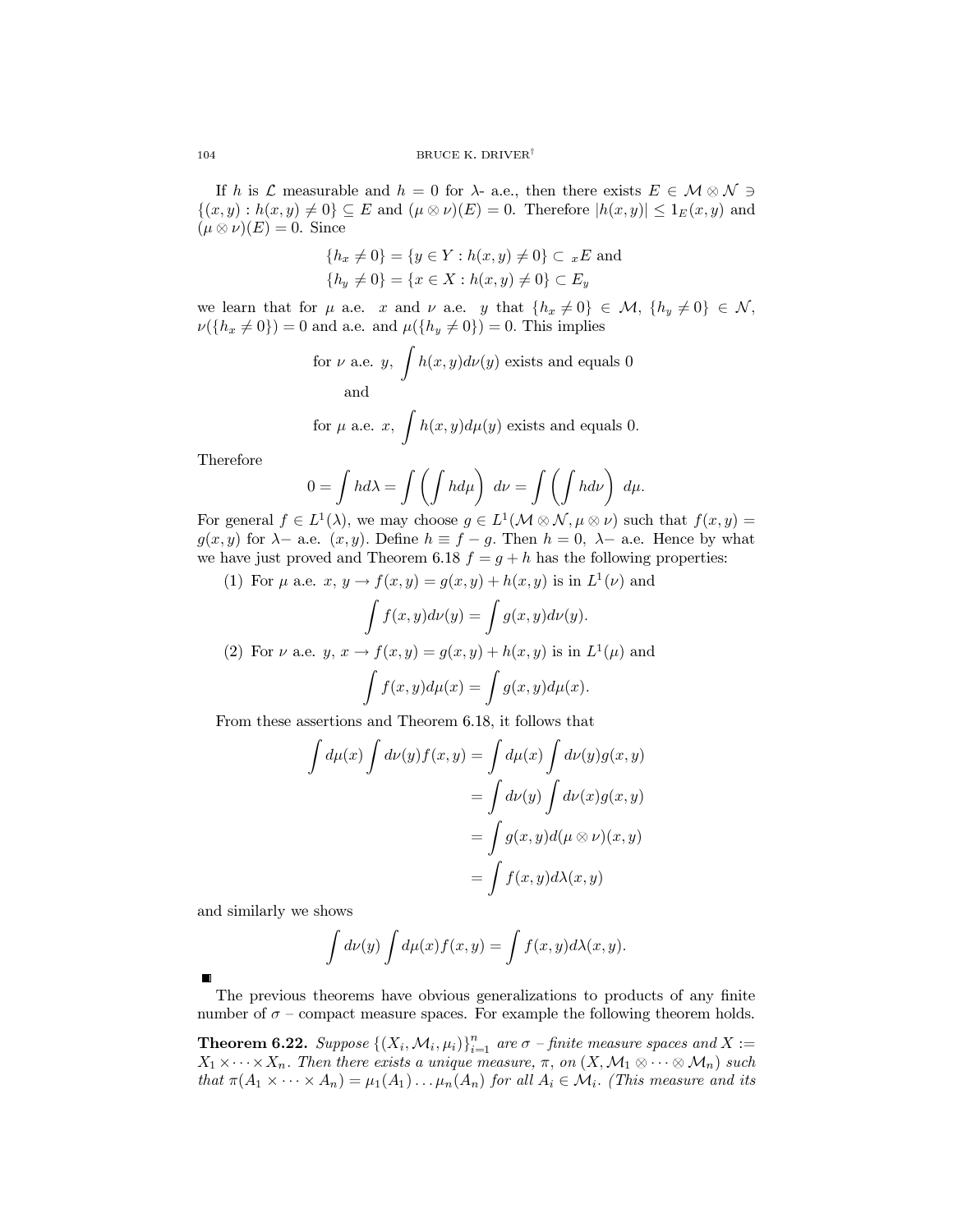completion will be denote by  $\mu_1 \otimes \cdots \otimes \mu_n$ .) If  $f: X \to [0, \infty]$  is a measurable function then

$$
\int_X f d\pi = \prod_{i=1}^n \int_{X_{\sigma(i)}} d\mu_{\sigma(i)}(x_{\sigma(i)}) f(x_1,\ldots,x_n)
$$

where  $\sigma$  is any permutation of  $\{1, 2, ..., n\}$ . This equation also holds for any  $f \in$  $L^1(X, \pi)$  and moreover,  $f \in L^1(X, \pi)$  iff

$$
\prod_{i=1}^n \int_{X_{\sigma(i)}} d\mu_{\sigma(i)}(x_{\sigma(i)}) |f(x_1,\ldots,x_n)| < \infty
$$

for some (and hence all) permutation,  $\sigma$ .

This theorem can be proved by the same methods as in the two factor case. Alternatively, one can use induction on  $n$ , see Exercise 6.6.

**Example 6.23.** For any  $\Lambda, M \geq 0$ ,

(6.13) 
$$
\int_0^\infty \frac{\sin x}{x} e^{-\Lambda x} dx = \frac{1}{2}\pi - \arctan \Lambda \text{ for all } \Lambda > 0
$$

and

(6.14) 
$$
\left| \int_0^M \frac{\sin x}{x} e^{-\Lambda x} dx - \frac{1}{2}\pi + \arctan \Lambda \right| \leq C \frac{e^{-M\Lambda}}{M}
$$

where  $C = \max_{x \ge 0} \frac{1+x}{1+x^2} = \frac{1}{2\sqrt{2}-2} \cong 1.2$ . In particular,

(6.15) 
$$
\lim_{M \to \infty} \int_0^M \frac{\sin x}{x} dx = \pi/2.
$$

To verify these assertions, first notice that by the fundamental theorem of calculus,

$$
|\sin x| = \left| \int_0^x \cos y dy \right| \le \left| \int_0^x |\cos y| dy \right| \le \left| \int_0^x 1 dy \right| = |x|
$$

so  $\left| \frac{\sin x}{x} \right| \leq 1$  for all  $x \neq 0$ . Making use of the identity

$$
\int_0^\infty e^{-tx} dt = 1/x
$$

and Fubini's theorem,

$$
\int_0^M \frac{\sin x}{x} e^{-\Lambda x} dx = \int_0^M dx \sin x e^{-\Lambda x} \int_0^\infty e^{-tx} dt
$$
  
\n
$$
= \int_0^\infty dt \int_0^M dx \sin x e^{-(\Lambda + t)x}
$$
  
\n
$$
= \int_0^\infty \frac{1 - (\cos M + (\Lambda + t) \sin M) e^{-M(\Lambda + t)}}{(\Lambda + t)^2 + 1} dt
$$
  
\n
$$
= \int_0^\infty \frac{1}{(\Lambda + t)^2 + 1} dt - \int_0^\infty \frac{\cos M + (\Lambda + t) \sin M}{(\Lambda + t)^2 + 1} e^{-M(\Lambda + t)} dt
$$
  
\n(6.16) 
$$
= \frac{1}{2} \pi - \arctan \Lambda - \epsilon(M, \Lambda)
$$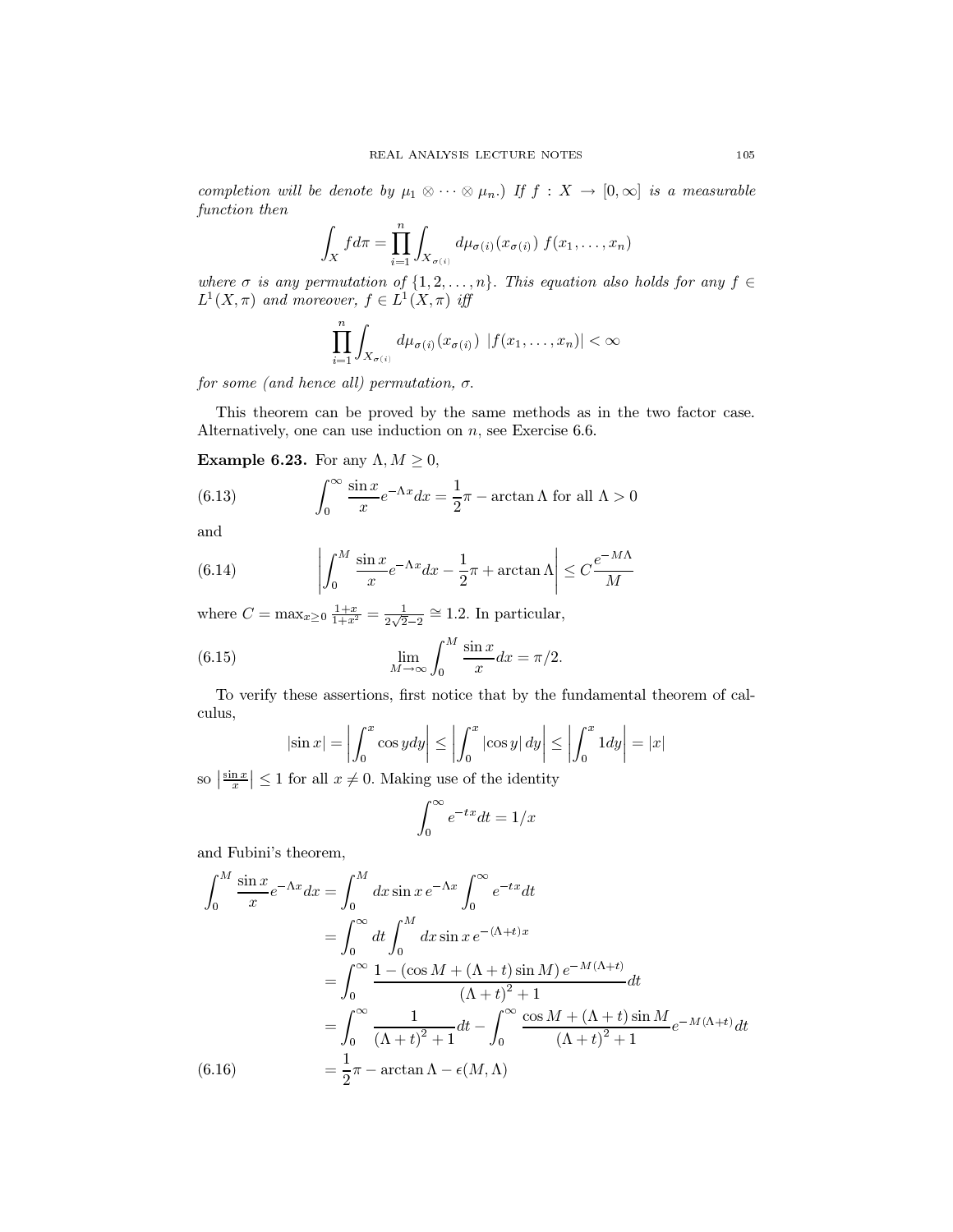where

$$
\epsilon(M,\Lambda) = \int_0^\infty \frac{\cos M + (\Lambda + t) \sin M}{\left(\Lambda + t\right)^2 + 1} e^{-M(\Lambda + t)} dt.
$$

Since

$$
\left| \frac{\cos M + (\Lambda + t) \sin M}{(\Lambda + t)^2 + 1} \right| \le \frac{1 + (\Lambda + t)}{(\Lambda + t)^2 + 1} \le C,
$$
  

$$
|\epsilon(M, \Lambda)| \le \int_0^\infty e^{-M(\Lambda + t)} dt = C \frac{e^{-M\Lambda}}{M}.
$$

This estimate along with Eq.  $(6.16)$  proves Eq.  $(6.14)$  from which Eq.  $(6.15)$ follows by taking  $\Lambda \to \infty$  and Eq. (6.13) follows (using the dominated convergence theorem again) by letting  $M \to \infty$ .

6.3. Lebesgue measure on  $\mathbb{R}^d$ .

Notation 6.24. Let

$$
m^d := \overbrace{m\otimes \cdots \otimes m}^{d \text{ times}} \text{ on } \mathcal{B}_{\mathbb{R}^d} = \overbrace{\mathcal{B}_{\mathbb{R}}\otimes \cdots \otimes \mathcal{B}_{\mathbb{R}}^{d}}^{d \text{ times}}
$$

be the d – fold product of Lebesgue measure m on  $\mathcal{B}_{\mathbb{R}}$ . We will also use  $m^d$  to denote its completion and let  $\mathcal{L}_d$  be the completion of  $\mathcal{B}_{\mathbb{R}^d}$  relative to m. A subset  $A \in \mathcal{L}_d$ is called a Lebesgue measurable set and  $m^d$  is called  $d$  – dimensional Lebesgue measure, or just Lebesgue measure for short.

**Definition 6.25.** A function  $f : \mathbb{R}^d \to \mathbb{R}$  is **Lebesgue measurable** if  $f^{-1}(\mathcal{B}_{\mathbb{R}}) \subseteq$  $\mathcal{L}_d$ .

**Theorem 6.26.** Lebesgue measure  $m^d$  is translation invariant. Moreover  $m^d$  is the unique translation invariant measure on  $\mathcal{B}_{\mathbb{R}^d}$  such that  $m^d((0,1]^d) = 1$ .

**Proof.** Let  $A = J_1 \times \cdots \times J_d$  with  $J_i \in \mathcal{B}_{\mathbb{R}}$  and  $x \in \mathbb{R}^d$ . Then

 $x + A = (x_1 + J_1) \times (x_2 + J_2) \times \cdots \times (x_d + J_d)$ 

and therefore by translation invariance of m on  $\mathcal{B}_{\mathbb{R}}$  we find that

$$
m^{d}(x+A) = m(x_1+J_1) \dots m(x_d+J_d) = m(J_1) \dots m(J_d) = m^{d}(A)
$$

and hence  $m^d(x + A) = m^d(A)$  for all  $A \in \mathcal{B}_{\mathbb{R}^d}$  by Corollary 6.10. From this fact we see that the measure  $m^d(x+)$  and  $m^d(\cdot)$  have the same null sets. Using this it is easily seen that  $m(x + A) = m(A)$  for all  $A \in \mathcal{L}_d$ . The proof of the second assertion is Exercise 6.7.  $\blacksquare$ 

**Notation 6.27.** I will often be sloppy in the sequel and write m for  $m<sup>d</sup>$  and dx for  $dm(x) = dm<sup>d</sup>(x)$ . Hopefully the reader will understand the meaning from the context.

The following change of variable theorem is an important tool in using Lebesgue measure.

**Theorem 6.28** (Change of Variables Theorem). Let  $\Omega \subset_{o} \mathbb{R}^{d}$  be an open set and  $T: \Omega \to T(\Omega) \subset_o \mathbb{R}^d$  be a  $C^1$  - diffeomorphism<sup>11</sup>. Then for any Borel measurable

106

<sup>&</sup>lt;sup>11</sup>That is  $T: \Omega \to T(\Omega) \subset_{o} \mathbb{R}^{d}$  is a continuously differentiable bijection and the inverse map  $T^{-1}: T(\Omega) \to \Omega$  is also continuously differentiable.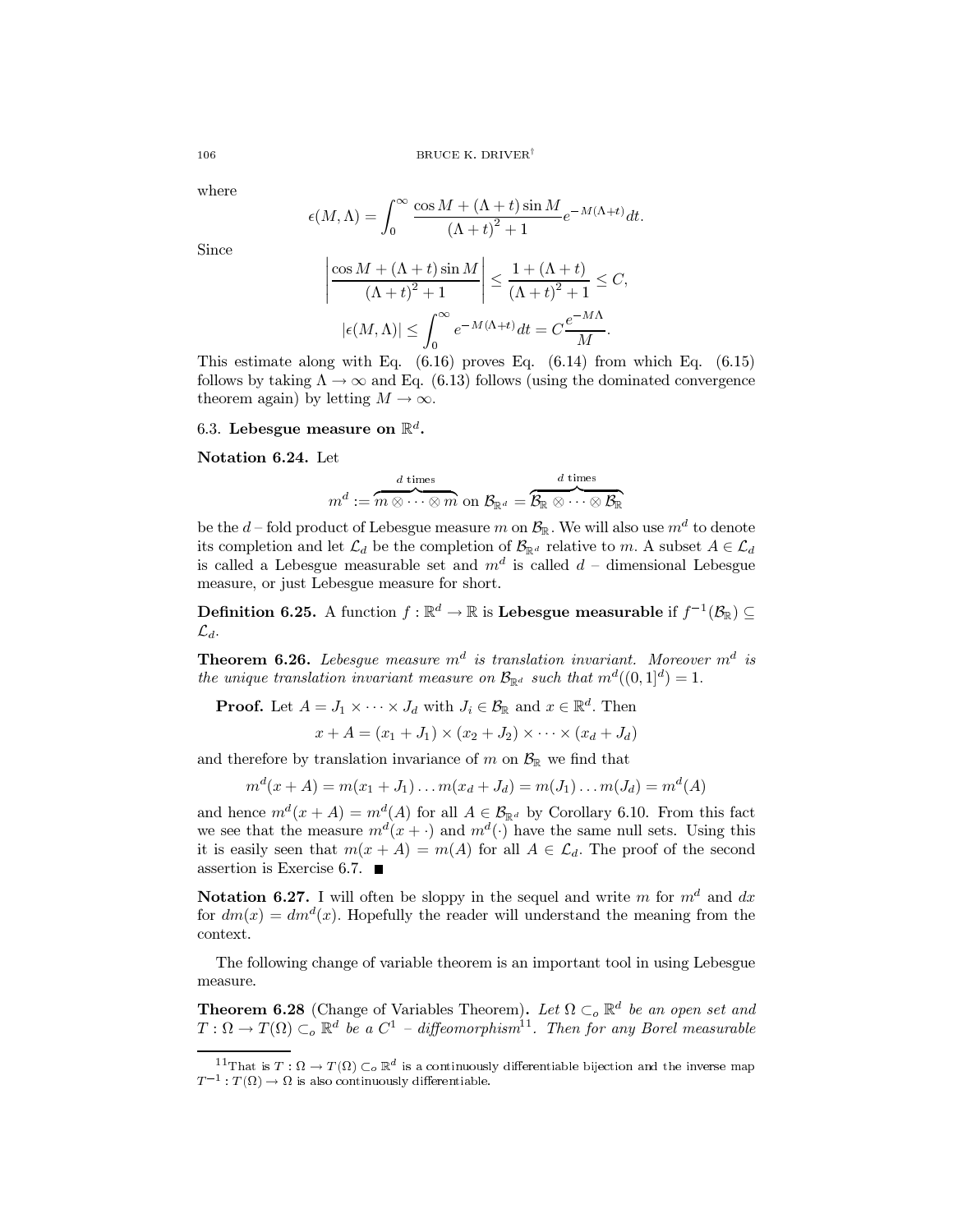$$
f: T(\Omega) \to [0, \infty],
$$
  
(6.17) 
$$
\int_{\Omega} f \circ T |\det T'| dm = \int_{T(\Omega)} f dm,
$$

where  $T'(x)$  is the linear transformation on  $\mathbb{R}^d$  defined by  $T'(x)v := \frac{d}{dt}|_0T(x+tv)$ . Alternatively, the ij – matrix entry of  $T'(x)$  is given by  $T'(x)_{ij} = \frac{\partial T_i(x)}{\partial x_i}$  where  $T(x) = (T_1(x), \ldots, T_d(x)).$ 

We will postpone the full proof of this theorem until Section 12. However we will give here the proof in the case that  $T$  is linear. The following elementary remark will be used in the proof.

Remark 6.29. Suppose that

$$
\Omega \xrightarrow{T} T(\Omega) \xrightarrow{S} S(T(\Omega))
$$

are two  $C^1$  – diffeomorphisms and Theorem 6.28 holds for T and S separately, then it holds for the composition  $S \circ T$ . Indeed

$$
\int_{\Omega} f \circ S \circ T |\det(S \circ T)'| dm = \int_{\Omega} f \circ S \circ T |\det(S' \circ T) T'| dm
$$

$$
= \int_{\Omega} (|\det S'| f \circ S) \circ T |\det T'| dm
$$

$$
= \int_{T(\Omega)} |\det S'| f \circ S dm = \int_{S(T(\Omega))} f dm
$$

**Theorem 6.30.** Suppose  $T \in GL(d, \mathbb{R})$  – the space of  $d \times d$  invertible matrices.

(1) If  $f: \mathbb{R}^d \to \mathbb{R}$  is Borel – measurable then so is  $f \circ T$  and if  $f \geq 0$  or  $f \in L^1$ then

(6.18) 
$$
\int f(y)dy = |\det T| \int f \circ T(x)dx.
$$
  
(2) If  $E \in \mathcal{L}_d$  then  $T(E) \in \mathcal{L}_d$  and  $m(T(E)) = |\det T| m(E).$ 

**Proof.** Since f is Borel measurable and  $T : \mathbb{R}^d \to \mathbb{R}^d$  is continuous and hence Borel measurable,  $f \circ T$  is also Borel measurable. We now break the proof of Eq.  $(6.18)$  into a number of cases. In each case we make use Tonelli's theorem and the basic properties of one dimensional Lebesgue measure.

(1) Suppose that  $i < k$  and

$$
T(x_1, x_2 \ldots, x_d) = (x_1, \ldots, x_{i-1}, x_k, x_{i+1} \ldots, x_{k-1}, x_i, x_{k+1}, \ldots, x_d)
$$

then by Tonelli's theorem,

$$
\int f \circ T(x_1, \dots, x_d) = \int f(x_1, \dots, x_k, \dots, x_i, \dots, x_d) dx_1 \dots dx_d
$$

$$
= \int f(x_1, \dots, x_d) dx_1 \dots dx_d
$$

which prove Eq. (6.18) in this case since  $|\det T| = 1$ .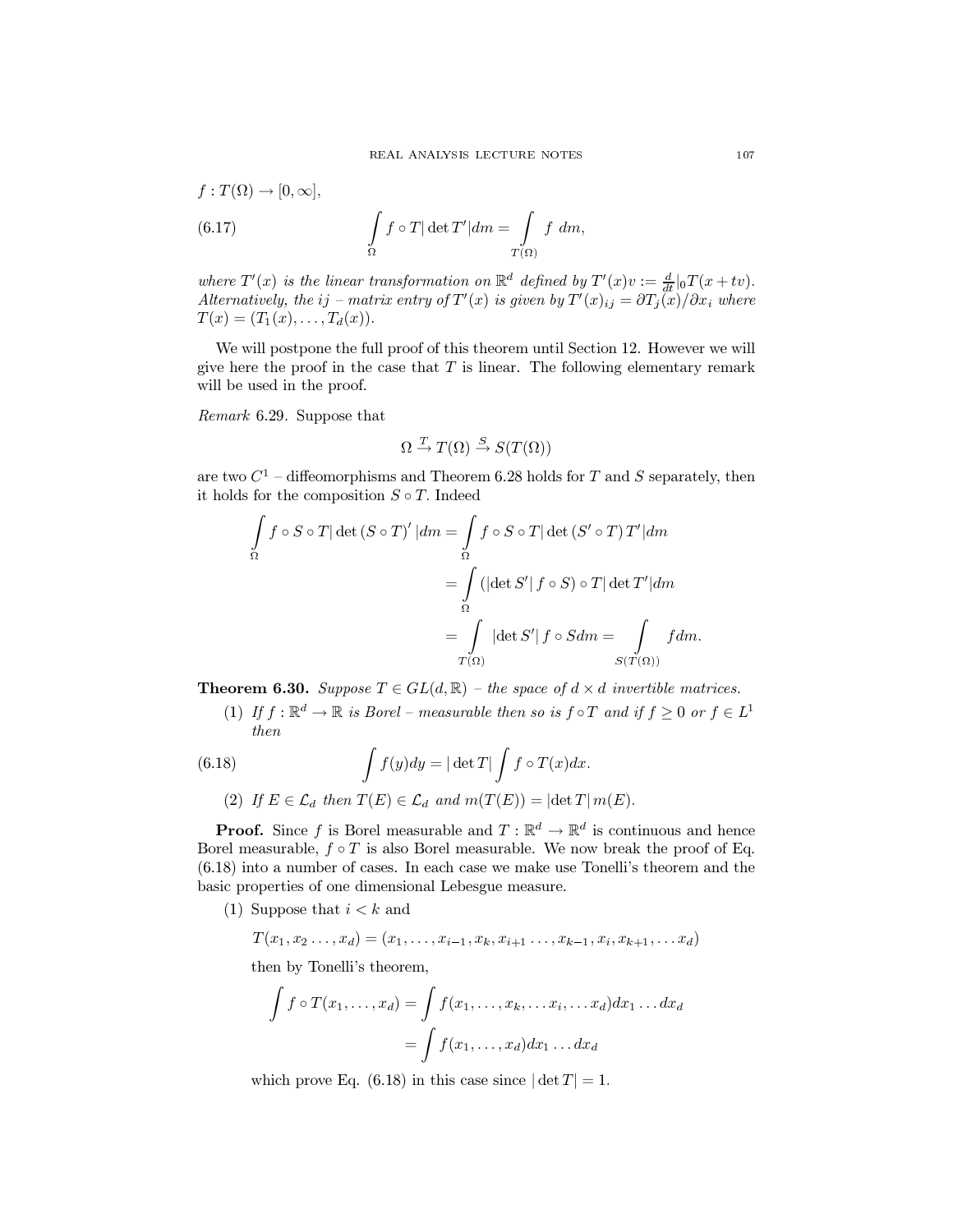(2) Suppose that 
$$
c \in \mathbb{R}
$$
 and  $T(x_1, \ldots, x_k, \ldots, x_d) = (x_1, \ldots, cx_k, \ldots, x_d)$ , then

$$
\int f \circ T(x_1, \dots, x_d) dm = \int f(x_1, \dots, cx_k, \dots x_i, \dots x_d) dx_1 \dots dx_k \dots dx_d
$$

$$
= |c|^{-1} \int f(x_1, \dots, x_d) dx_1 \dots dx_d
$$

$$
= |\det T|^{-1} \int f dm
$$

which again proves Eq.  $(6.18)$  in this case.

 $(3)$  Suppose that

$$
T(x_1, x_2 \ldots, x_d) = (x_1, \ldots, x_i + cx_k, \ldots x_k, \ldots x_d).
$$

Then

 $108\,$ 

$$
\int f \circ T(x_1, \dots, x_d) dm = \int f(x_1, \dots, x_i + cx_k, \dots x_k, \dots x_d) dx_1 \dots dx_i \dots dx_k \dots dx_d
$$

$$
= \int f(x_1, \dots, x_i, \dots x_k, \dots x_d) dx_1 \dots dx_i \dots dx_k \dots dx_d
$$

$$
= \int f(x_1, \dots, x_d) dx_1 \dots dx_d
$$

where in the second inequality we did the  $x_i$  integral first and used translation invariance of Lebesgue measure. Again this proves Eq.  $(6.18)$  in this case since  $\det(T) = 1$ .

Since every invertible matrix is a product of matrices of the type occurring in steps 1. – 3. above, it follows by Remark 6.29 that Eq.  $(6.18)$  holds in general. For the second assertion, let  $E \in \mathcal{B}_{\mathbb{R}^d}$  and take  $f = 1_E$  in Eq. (6.18) to find

$$
|\det T|m(T^{-1}(E)) = |\det T| \int 1_{T^{-1}(E)} dm = |\det T| \int 1_E \circ T dm = \int 1_E dm = m(E).
$$

Replacing T by  $T^{-1}$  in this equation shows that

$$
m(T(E)) = |\det T| m(E)
$$

for all  $E \in \mathcal{B}_{\mathbb{R}^d}$ . In particular this shows that  $m \circ T$  and m have the same null sets and therefore the completion of  $\mathcal{B}_{\mathbb{R}^d}$  is  $\mathcal{L}_d$  for both measures. Using Proposition 5.7 one now easily shows

$$
m(T(E)) = |\det T| m(E) \forall E \in \mathcal{L}_d.
$$

 $\blacksquare$ 

6.4. Polar Coordinates and Surface Measure. Let

$$
S^{d-1} = \{x \in \mathbb{R}^d : |x|^2 := \sum_{i=1}^d x_i^2 = 1\}
$$

be the unit sphere in  $\mathbb{R}^d$ . Let  $\Phi : \mathbb{R}^d \setminus (0) \to (0, \infty) \times S^{d-1}$  and  $\Phi^{-1}$  be the inverse map given by

(6.19) 
$$
\Phi(x) := (|x|, \frac{x}{|x|}) \text{ and } \Phi^{-1}(r, \omega) = r\omega
$$

respectively. Since  $\Phi$  and  $\Phi^{-1}$  are continuous, they are Borel measurable.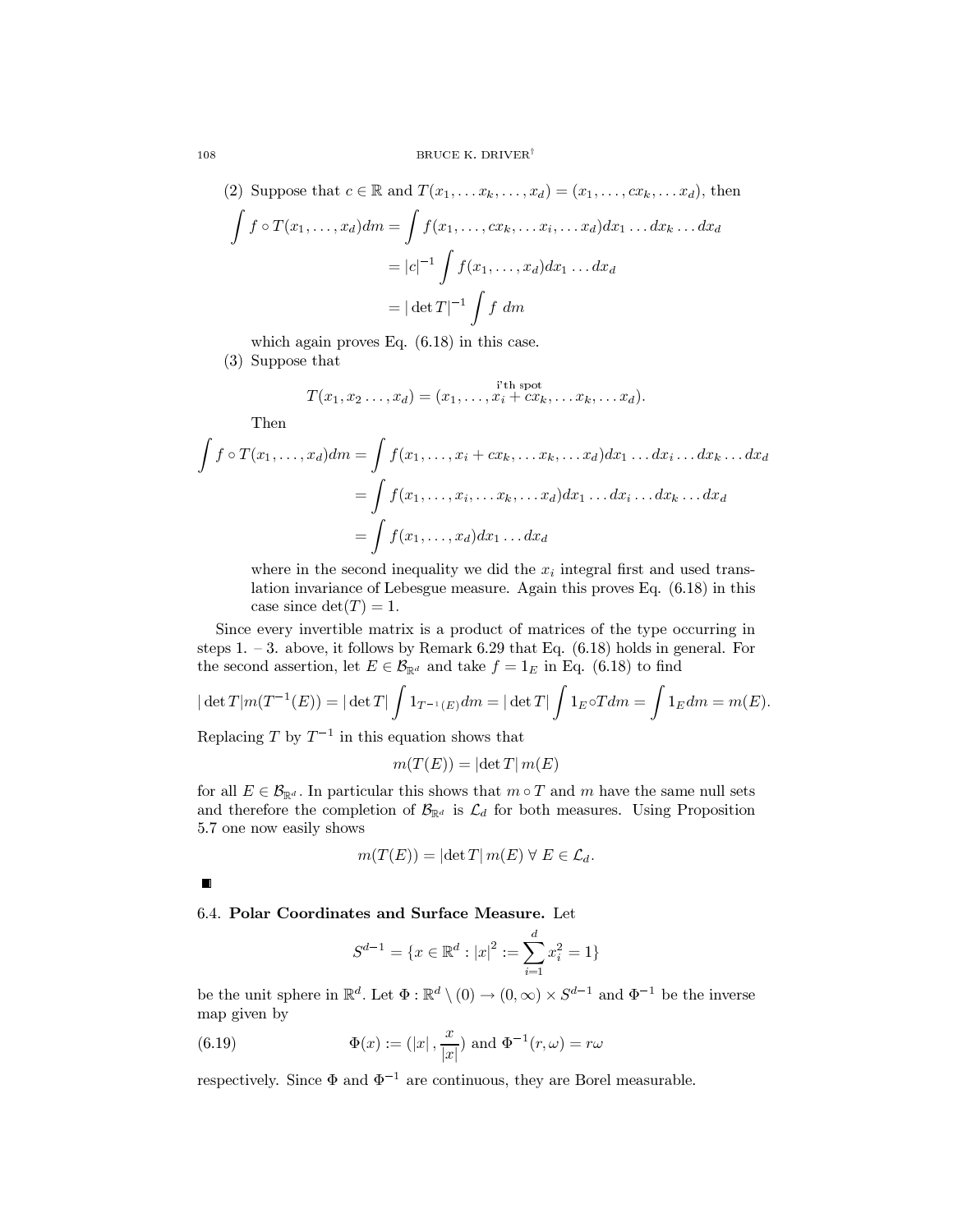Consider the measure  $\Phi_* m$  on  $\mathcal{B}_{(0,\infty)} \otimes \mathcal{B}_{S^{d-1}}$  given by

$$
\Phi_*m(A) := m\left(\Phi^{-1}(A)\right)
$$

for all  $A \in \mathcal{B}_{(0,\infty)} \otimes \mathcal{B}_{S^{d-1}}$ . For  $E \in \mathcal{B}_{S^{d-1}}$  and  $a > 0$ , let

$$
E_a := \{ r\omega : r \in (0, a] \text{ and } \omega \in E \} = \Phi^{-1}((0, a] \times E) \in \mathcal{B}_{\mathbb{R}^d}.
$$

Noting that  $E_a = aE_1$ , we have for  $0 < a < b$ ,  $E \in \mathcal{B}_{S^{d-1}}$ , E and  $A = (a, b] \times E$ that

(6.20) 
$$
\Phi^{-1}(A) = \{r\omega : r \in (a, b] \text{ and } \omega \in E\}
$$

Therefore,

(6.22)  
\n
$$
(\Phi_{*}m)((a,b] \times E) = m(bE_1 \setminus aE_1) = m(bE_1) - m(aE_1)
$$
\n
$$
= b^dm(E_1) - a^dm(E_1)
$$
\n
$$
= d \cdot m(E_1) \int_a^b r^{d-1} dr.
$$

Let  $\rho$  denote the unique measure on  $\mathcal{B}_{(0,\infty)}$  such that

$$
\rho(J) = \int_J r^{d-1} dr
$$

for all  $J \in \mathcal{B}_{(0,\infty)}$ . Symbolically, we will abbreviate this by writing  $\rho(dr) = r^{d-1}dr$ .

**Definition 6.31.** For  $E \in \mathcal{B}_{S^{d-1}}$ , let  $\sigma(E) := d \cdot m(E_1)$ . We call  $\sigma$  the surface measure on  $S$ .

It is easy to check that  $\sigma$  is a measure. Indeed if  $E \in \mathcal{B}_{S^{d-1}}$ , then  $E_1 =$  $\Phi^{-1}((0,1] \times E) \in \mathcal{B}_{\mathbb{R}^d}$  so that  $m(E_1)$  is well defined. Moreover if  $E = \coprod_{i=1}^{\infty} E_i$ , then  $E_1 = \coprod_{i=1}^{\infty} (E_i)_1$  and

$$
\sigma(E) = d \cdot m(E_1) = \sum_{i=1}^{\infty} m((E_i)_1) = \sum_{i=1}^{\infty} \sigma(E_i).
$$

The intuition behind this definition is as follows. If  $E \subset S^{d-1}$  is a set and  $\epsilon > 0$  is a small number, then the volume of

$$
(1, 1 + \epsilon] \cdot E = \{ r\omega : r \in (1, 1 + \epsilon] \text{ and } \omega \in E \}
$$

should be approximately given by  $m((1,1+\epsilon]\cdot E) \cong \sigma(E)\epsilon$ . On the other hand

$$
m((1,1+\epsilon)E) = m(E_{1+\epsilon} \setminus E_1) = \{(1+\epsilon)^d - 1\} m(E_1).
$$

Therefore we expect the area of  $E$  should be given by

$$
\sigma(E) = \lim_{\epsilon \downarrow 0} \frac{\{(1+\epsilon)^d - 1\} m(E_1)}{\epsilon} = d \cdot m(E_1).
$$

According to these definitions and Eq.  $(6.22)$  we have shown that

(6.24) 
$$
\Phi_* m((a,b] \times E) = \rho((a,b]) \cdot \sigma(E).
$$

Let

$$
\mathcal{E} = \{(a, b] \times E : 0 < a < b, E \in \mathcal{B}_{S^{d-1}}\},\
$$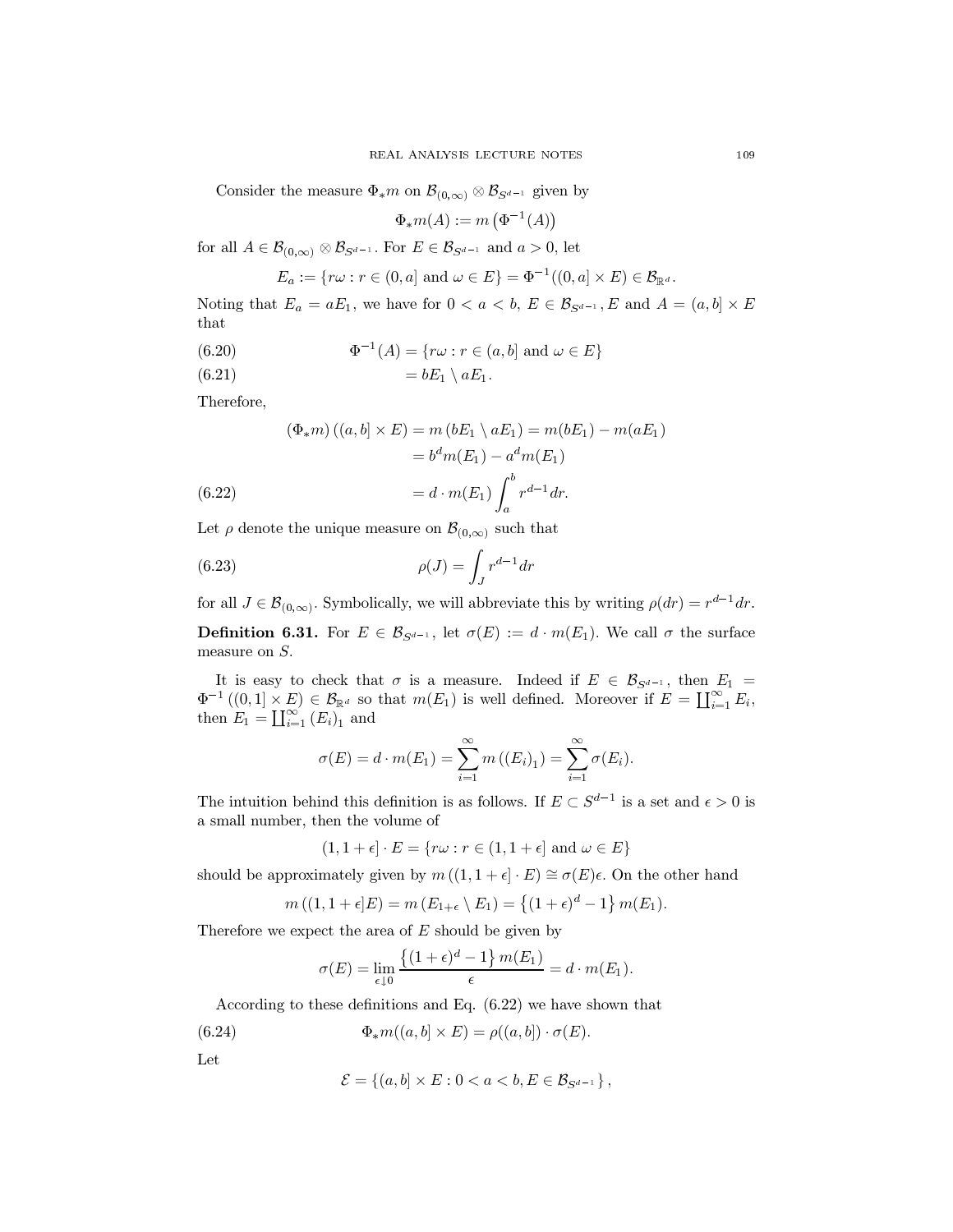then  $\mathcal E$  is an elementary class. Since  $\sigma(\mathcal E) = \mathcal B_{(0,\infty)} \otimes \mathcal B_{S^{d-1}}$ , we conclude from Eq.  $(6.24)$  that

$$
\Phi_*m=\rho\otimes\sigma
$$

and this implies the following theorem.

**Theorem 6.32.** If  $f : \mathbb{R}^d \to [0, \infty]$  is a  $(\mathcal{B}_{R^d}, \mathcal{B})$ -measurable function then

(6.25) 
$$
\int f(x) dm(x) = \int\limits_{[0,\infty)\times S} f(r \omega) d\sigma(\omega) r^{d-1} dr.
$$

Let us now work out some integrals using Eq.  $(6.25)$ .

**Lemma 6.33.** Let  $a > 0$  and

$$
I_d(a):=\int\limits_{\mathbb{R}^d}e^{-a|x|^2}dm(x)
$$

Then  $I_d(a) = (\pi/a)^{d/2}$ .

**Proof.** By Tonelli's theorem and induction,

$$
I_d(a) = \int_{\mathbb{R}^{d-1} \times \mathbb{R}} e^{-a|y|^2} e^{-at^2} m_{d-1}(dy) dt
$$
  
=  $I_{d-1}(a) I_1(a) = I_2^d(a)$ .

 $(6.26)$ 

So it suffices to compute: 
$$
\int_{a}^{b} \frac{f(x)}{x^2} dx = \int_{a}^{b} f(x) dx
$$

$$
I_2(a) = \int\limits_{\mathbb{R}^2} e^{-a|x|^2} dm(x) = \int\limits_{\mathbb{R}^2 \setminus \{0\}} e^{-a(x_1^2 + x_2^2)} dx_1 dx_2.
$$

We now make the change of variables, .

$$
x_1 = r \cos \theta
$$
 and  $x_2 = r \sin \theta$  for  $0 < r < \infty$  and  $0 < \theta < 2\pi$ .

In vector form this transform is

$$
x = T(r, \theta) = \begin{pmatrix} r \cos \theta \\ r \sin \theta \end{pmatrix}
$$

and the differential and the Jacobian determinant are given by

$$
T'(r,\theta) = \begin{pmatrix} \cos\theta & -r\sin\theta \\ \sin\theta & r\cos\theta \end{pmatrix}
$$
 and  $\det T'(r,\theta) = r\cos^2\theta + r\sin^2\theta = r$ .

Notice that  $T:(0,\infty)\times(0,2\pi)\to\mathbb{R}^2\setminus\ell$  where  $\ell$  is the ray,  $\ell:=\{(x,0):x\geq0\}$ which is a  $m^2$  – null set. Hence by Tonelli's theorem and the change of variable theorem, for any Borel measurable function  $f : \mathbb{R}^2 \to [0, \infty]$  we have

$$
\int_{\mathbb{R}^2} f(x)dx = \int_0^{2\pi} \int_0^{\infty} f(r\cos\theta, r\sin\theta) r dr d\theta.
$$

In particular,

$$
I_2(a) = \int_0^\infty dr \ r \int_0^{2\pi} d\theta \ e^{-ar^2} = 2\pi \int_0^\infty re^{-ar^2} dr
$$
  
=  $2\pi \lim_{M \to \infty} \int_0^M re^{-ar^2} dr = 2\pi \lim_{M \to \infty} \frac{e^{-ar^2}}{-2a} \int_0^M = \frac{2\pi}{2a} = \pi/a.$ 

This shows that  $I_2(a) = \pi/a$  and the result now follows from Eq. (6.26).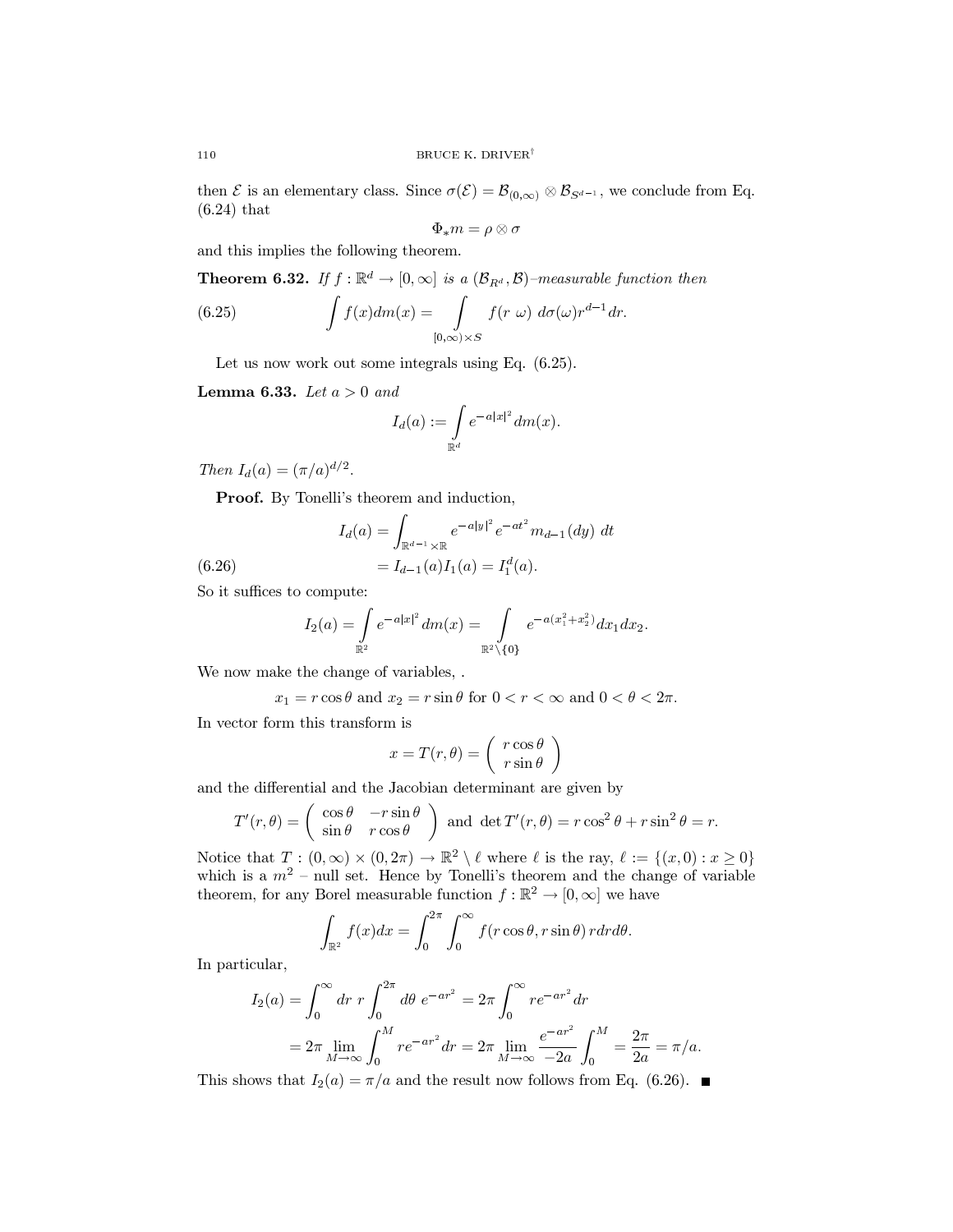**Corollary 6.34.** The surface area  $\sigma(S^{d-1})$  of the unit sphere  $S^{d-1} \subset \mathbb{R}^d$  is

(6.27) 
$$
\sigma(S^{d-1}) = \frac{2\pi^{d/2}}{\Gamma(d/2)}
$$

where  $\Gamma$  is the gamma function given by

(6.28) 
$$
\Gamma(x) := \int_0^\infty r^{x-1} e^{-r} dr
$$

Moreover,  $\Gamma(1/2) = \sqrt{\pi}$  and  $\Gamma(1) = 1$ .

**Proof.** We may alternatively compute  $I_d(1) = \pi^{d/2}$  using Theorem 6.32;

$$
I_d(1) = \int_0^\infty dr \ r^{d-1} e^{-r^2} \int_{S^{d-1}} d\sigma
$$
  
=  $\sigma(S^{d-1}) \int_0^\infty r^{d-1} e^{-r^2} dr.$ 

We simplify this last integral by making the change of variables  $u = r^2$  so that  $r = u^{1/2}$  and  $dr = \frac{1}{2}u^{-1/2}du$ . The result is

(6.29)  

$$
\int_0^\infty r^{d-1} e^{-r^2} dr = \int_0^\infty u^{\frac{d-1}{2}} e^{-u} \frac{1}{2} u^{-1/2} du
$$

$$
= \frac{1}{2} \int_0^\infty u^{\frac{d}{2}-1} e^{-u} du
$$

$$
= \frac{1}{2} \Gamma(d/2).
$$

Collecting these observations implies that

$$
\pi^{d/2} = I_d(1) = \frac{1}{2}\sigma(S^{d-1})\Gamma(d/2)
$$

which proves Eq.  $(6.27)$ .

The computation of  $\Gamma(1)$  is easy and is left to the reader. By Eq. (6.29),

$$
\Gamma(1/2) = 2 \int_0^\infty e^{-r^2} dr = \int_{-\infty}^\infty e^{-r^2} dr
$$

$$
= I_1(1) = \sqrt{\pi}.
$$

 $\blacksquare$ 

## 6.5. Regularity of Measures Theorems.

**Definition 6.35.** Suppose that  $\mathcal{E}$  is a collection of subsets of X, let  $\mathcal{E}_{\sigma}$  denote the collection of subsets of X which are finite or countable unions of sets from  $\mathcal{E}$ . Similarly let  $\mathcal{E}_{\delta}$  denote the collection of subsets of X which are finite or countable intersections of sets from  $\mathcal{E}$ . We also write  $\mathcal{E}_{\sigma\delta} = (\mathcal{E}_{\sigma})_{\delta}$  and  $\mathcal{E}_{\delta\sigma} = (\mathcal{E}_{\delta})_{\sigma}$ , etc.

*Remark* 6.36. Notice that if  $C = \cup C_i$  and  $D = \cup D_j$  with  $C_i, D_j \in \mathcal{A}_{\sigma}$ , then

$$
C \cap D = \cup_{i,j} (C_i \cap D_j) \in \mathcal{A}_{\sigma}
$$

so that  $\mathcal{A}_{\sigma}$  is closed under finite intersections.

The following theorem shows how recover a measure  $\mu$  on  $\sigma(\mathcal{A})$  from its values on an algebra  $A$ .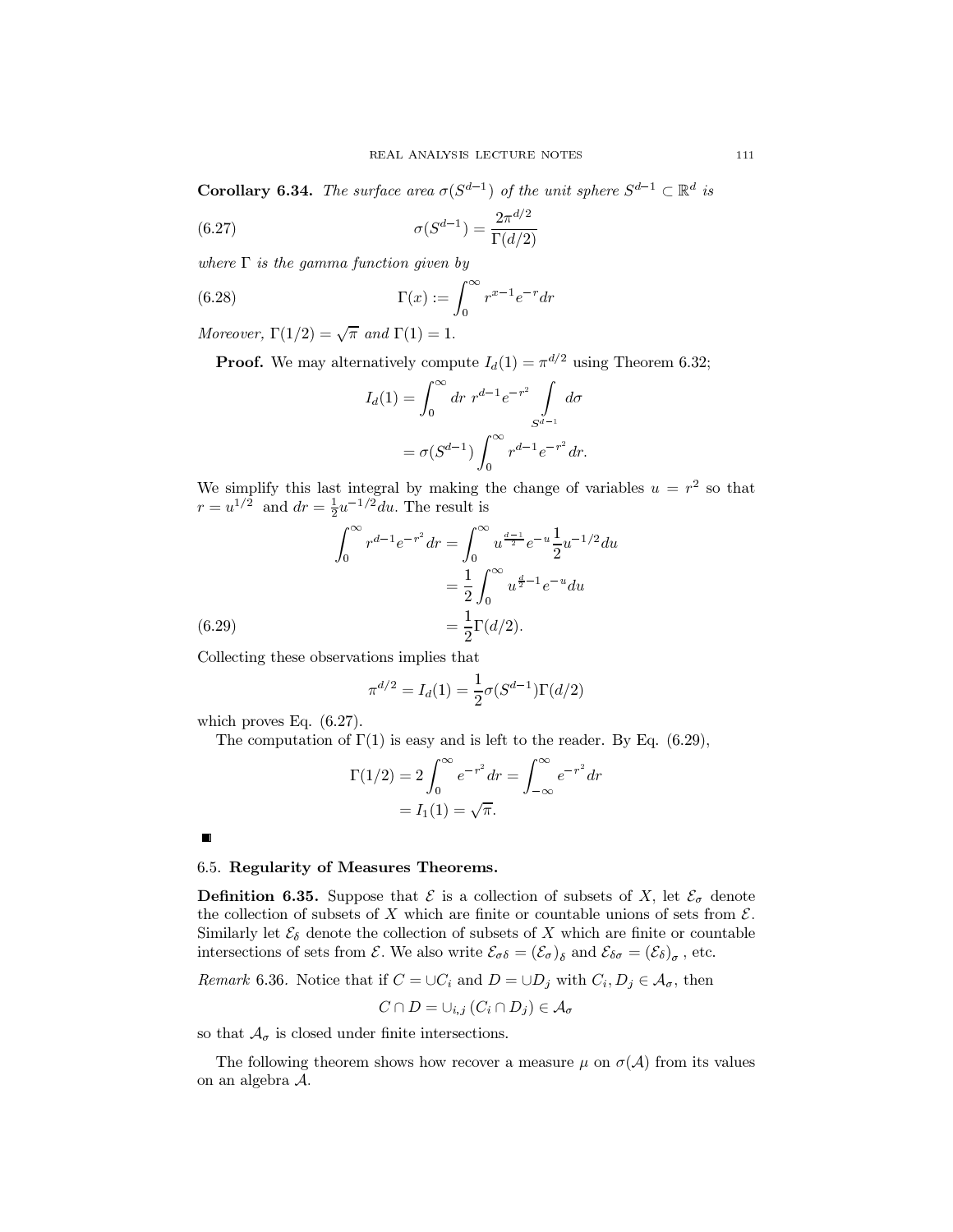**Theorem 6.37** (Regularity Theorem). Let  $A \subseteq \mathcal{P}(X)$  be an algebra of sets,  $\mathcal{M} =$  $\sigma(\mathcal{A})$  and  $\mu : \mathcal{M} \to [0,\infty]$  be a measure on M which is  $\sigma$  – finite on A. Then for all  $A \in \mathcal{M}$ ,

(6.30) 
$$
\mu(A) = \inf \{ \mu(B) : A \subseteq B \in \mathcal{A}_{\sigma} \}
$$

Moreover, if  $A \in \mathcal{M}$  and  $\epsilon > 0$  are given, then there exists  $B \in \mathcal{A}_{\sigma}$  such that  $A \subset B$ and  $\mu(B \setminus A) \leq \epsilon$ .

**Proof.** For  $A \subset X$ , define

$$
u^*(A) = \inf \{ \mu(B) : A \subseteq B \in \mathcal{A}_{\sigma} \}
$$

We are trying to show  $\mu^* = \mu$  on M. We will begin by first assuming that  $\mu$  is a finite measure, i.e.  $\mu(X) < \infty$ .

Let

$$
\mathcal{F} = \{B \in \mathcal{M} : \mu^*(B) = \mu(B)\} = \{B \in \mathcal{M} : \mu^*(B) \le \mu(B)\}\
$$

It is clear that  $A \subset \mathcal{F}$ , so the finite case will be finished by showing  $\mathcal F$  is a monotone class. Suppose  $B_n \in \mathcal{F}, B_n \uparrow B$  as  $n \to \infty$  and let  $\epsilon > 0$  be given. Since  $\mu^*(B_n) =$  $\mu(B_n)$  there exists  $A_n \in \mathcal{A}_{\sigma}$  such that  $B_n \subset A_n$  and  $\mu(A_n) \leq \mu(B_n) + \epsilon 2^{-n}$  i.e.

$$
\mu(A_n \setminus B_n) \le \epsilon 2^{-n}
$$

Let  $A=\cup_n A_n\in \mathcal{A}_\sigma,$  then  $B\subset A$  and

$$
\mu(A \setminus B) = \mu(\cup_n(A_n \setminus B)) \le \sum_{n=1}^{\infty} \mu((A_n \setminus B))
$$
  

$$
\le \sum_{n=1}^{\infty} \mu((A_n \setminus B_n)) \le \sum_{n=1}^{\infty} \epsilon 2^{-n} = \epsilon.
$$

Therefore,

$$
\mu^*(B) \le \mu(A) \le \mu(B) + \epsilon
$$

and since  $\epsilon > 0$  was arbitrary it follows that  $B \in \mathcal{F}$ .

Now suppose that  $B_n \in \mathcal{F}$  and  $B_n \downarrow B$  as  $n \to \infty$  so that

$$
\mu(B_n) \downarrow \mu(B)
$$
 as  $n \to \infty$ .

As above choose  $A_n \in \mathcal{A}_{\sigma}$  such that  $B_n \subset A_n$  and

$$
0 \leq \mu(A_n) - \mu(B_n) = \mu(A_n \setminus B_n) \leq 2^{-n}.
$$

Combining the previous two equations shows that  $\lim_{n\to\infty} \mu(A_n) = \mu(B)$ . Since  $\mu^*(B) \leq \mu(A_n)$  for all n, we conclude that  $\mu^*(B) \leq \mu(B)$ , i.e. that  $B \in \mathcal{F}$ .

Since  $\mathcal F$  is a monotone class containing the algebra  $\mathcal A$ , the monotone class theorem asserts that

$$
\mathcal{M} = \sigma(\mathcal{A}) \subset \mathcal{F} \subset \mathcal{M}
$$

showing the  $\mathcal{F} = \mathcal{M}$  and hence that  $\mu^* = \mu$  on M.

For the  $\sigma$  – finite case, let  $X_n \in \mathcal{A}$  be sets such that  $\mu(X_n) < \infty$  and  $X_n \uparrow X$  as  $n \to \infty$ . Let  $\mu_n$  be the finite measure on M defined by  $\mu_n(A) := \mu(A \cap X_n)$  for all  $A \in \mathcal{M}$ . Suppose that  $\epsilon > 0$  and  $A \in \mathcal{M}$  are given. By what we have just proved, for all  $A \in \mathcal{M}$ , there exists  $B_n \in \mathcal{A}_{\sigma}$  such that  $A \subset B_n$  and

$$
\mu((B_n \cap X_n) \setminus (A \cap X_n)) = \mu_n(B_n \setminus A) \le \epsilon 2^{-n}.
$$

Notice that since  $X_n \in \mathcal{A}_{\sigma}, B_n \cap X_n \in \mathcal{A}_{\sigma}$  and

$$
B := \bigcup_{n=1}^{\infty} (B_n \cap X_n) \in \mathcal{A}_{\sigma}
$$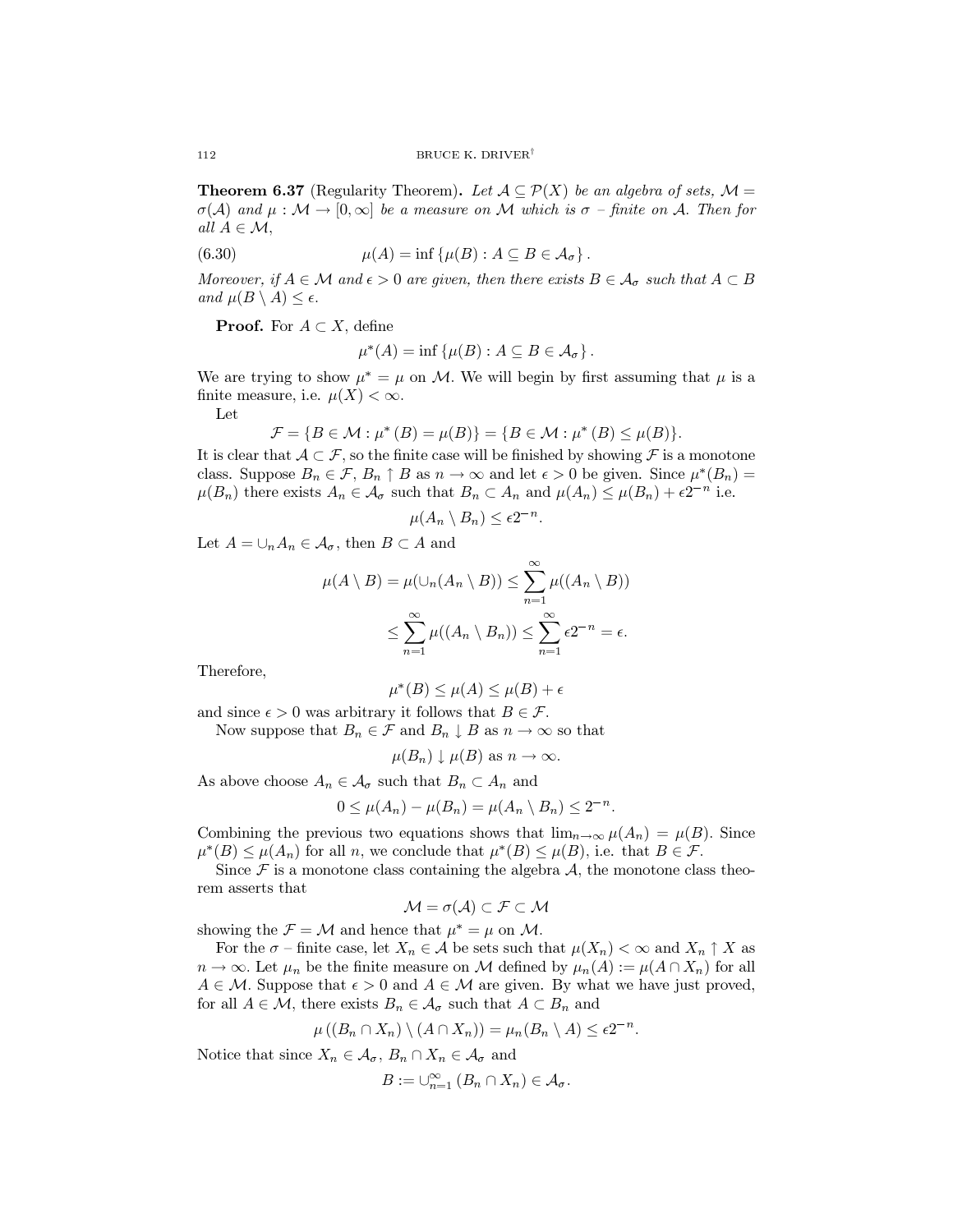Moreover,  $A \subset B$  and

$$
\mu(B \setminus A) \le \sum_{n=1}^{\infty} \mu((B_n \cap X_n) \setminus A) \le \sum_{n=1}^{\infty} \mu((B_n \cap X_n) \setminus (A \cap X_n))
$$
  

$$
\le \sum_{n=1}^{\infty} \epsilon 2^{-n} = \epsilon.
$$

Since this implies that

$$
\mu(A) \le \mu(B) \le \mu(A) + \epsilon
$$

and  $\epsilon > 0$  is arbitrary, this equation shows that Eq. (6.30) holds.  $\blacksquare$ 

**Corollary 6.38.** Let  $A \subseteq \mathcal{P}(X)$  be an algebra of sets,  $\mathcal{M} = \sigma(\mathcal{A})$  and  $\mu : \mathcal{M} \to$  $[0,\infty]$  be a measure on M which is  $\sigma$  -finite on A. Then for all  $A \in \mathcal{M}$  and  $\epsilon > 0$ there exists  $B \in \mathcal{A}_{\delta}$  such that  $B \subset A$  and

$$
\mu(A \setminus B) < \epsilon
$$

Furthermore, for any  $B \in \mathcal{M}$  there exists  $A \in \mathcal{A}_{\delta\sigma}$  and  $C \in \mathcal{A}_{\sigma\delta}$  such that  $A \subset$  $B\subset C$  and  $\mu(C\setminus A)=0$ .

**Proof.** By Theorem 6.37, there exist  $C \in \mathcal{A}_{\sigma}$  such that  $A^{c} \subset C$  and  $\mu(C \setminus A^{c}) \leq$  $\epsilon$ . Let  $B = C^c \subset A$  and notice that  $B \in \mathcal{A}_{\delta}$  and that  $C \setminus A^c = B^c \cap A = A \setminus B$ , so that

$$
\mu(A\setminus B)=\mu(C\setminus A^c)\leq \epsilon.
$$

Finally, given  $B \in \mathcal{M}$ , we may choose  $A_n \in \mathcal{A}_{\delta}$  and  $C_n \in \mathcal{A}_{\sigma}$  such that  $A_n \subset B \subset$  $C_n$  and  $\mu(C_n \backslash B) \leq 1/n$  and  $\mu(B \backslash A_n) \leq 1/n$ . By replacing  $A_N$  by  $\bigcup_{n=1}^N A_n$  and  $C_N$ by  $\bigcap_{n=1}^{N} C_n$ , we may assume that  $A_n \uparrow$  and  $C_n \downarrow$  as n increases. Let  $A = \bigcup A_n \in \mathcal{A}_{\delta \sigma}$ and  $C = \cap C_n \in \mathcal{A}_{\sigma\delta}$ , then  $A \subset B \subset C$  and

$$
\mu(C \setminus A) = \mu(C \setminus B) + \mu(B \setminus A) \le \mu(C_n \setminus B) + \mu(B \setminus A_n)
$$
  
< 2/n \to 0 \text{ as } n \to \infty.

**Corollary 6.39.** Let  $A \subseteq \mathcal{P}(X)$  be an algebra of sets,  $\mathcal{M} = \sigma(\mathcal{A})$  and  $\mu : \mathcal{M} \to$  $[0,\infty]$  be a measure on M which is  $\sigma$  – finite on A. Then for every  $B \in \mathcal{M}$  such that  $\mu(B) < \infty$  and  $\epsilon > 0$  there exists  $D \in \mathcal{A}$  such that  $\mu(B \triangle D) < \epsilon$ .

**Proof.** By Corollary 6.38, there exists  $C \in \mathcal{A}_{\sigma}$  such  $B \subset C$  and  $\mu(C \setminus B) < \epsilon$ . Now write  $C = \bigcup_{n=1}^{\infty} C_n$  with  $C_n \in \mathcal{A}$  for each n. By replacing  $C_n$  by  $\bigcup_{k=1}^{n} C_k \in \mathcal{A}$ if necessary, we may assume that  $C_n \uparrow C$  as  $n \to \infty$ . Since  $C_n \setminus B \uparrow C \setminus B$  and  $B \setminus C_n \downarrow B \setminus C = \emptyset$  as  $n \to \infty$  and  $\mu(B \setminus C_1) \leq \mu(B) < \infty$ , we know that

$$
\lim_{n \to \infty} \mu(C_n \setminus B) = \mu(C \setminus B) < \epsilon \text{ and } \lim_{n \to \infty} \mu(B \setminus C_n) = \mu(B \setminus C) = 0
$$

Hence for  $n$  sufficiently large,

$$
\mu(B \triangle C_n) = (\mu(C_n \setminus B) + \mu(B \setminus C_n) < \epsilon
$$

Hence we are done by taking  $D = C_n \in \mathcal{A}$  for an *n* sufficiently large.

*Remark* 6.40. We have to assume that  $\mu(B) < \infty$  as the following example shows. Let  $X = \mathbb{R}, \mathcal{M} = \mathcal{B}, \mu = m, \mathcal{A}$  be the algebra generated by half open intervals of the form  $(a, b]$ , and  $B = \bigcup_{n=1}^{\infty} (2n, 2n+1]$ . It is easily checked that for every  $D \in \mathcal{A}$ , that  $m(B\Delta D) = \infty$ .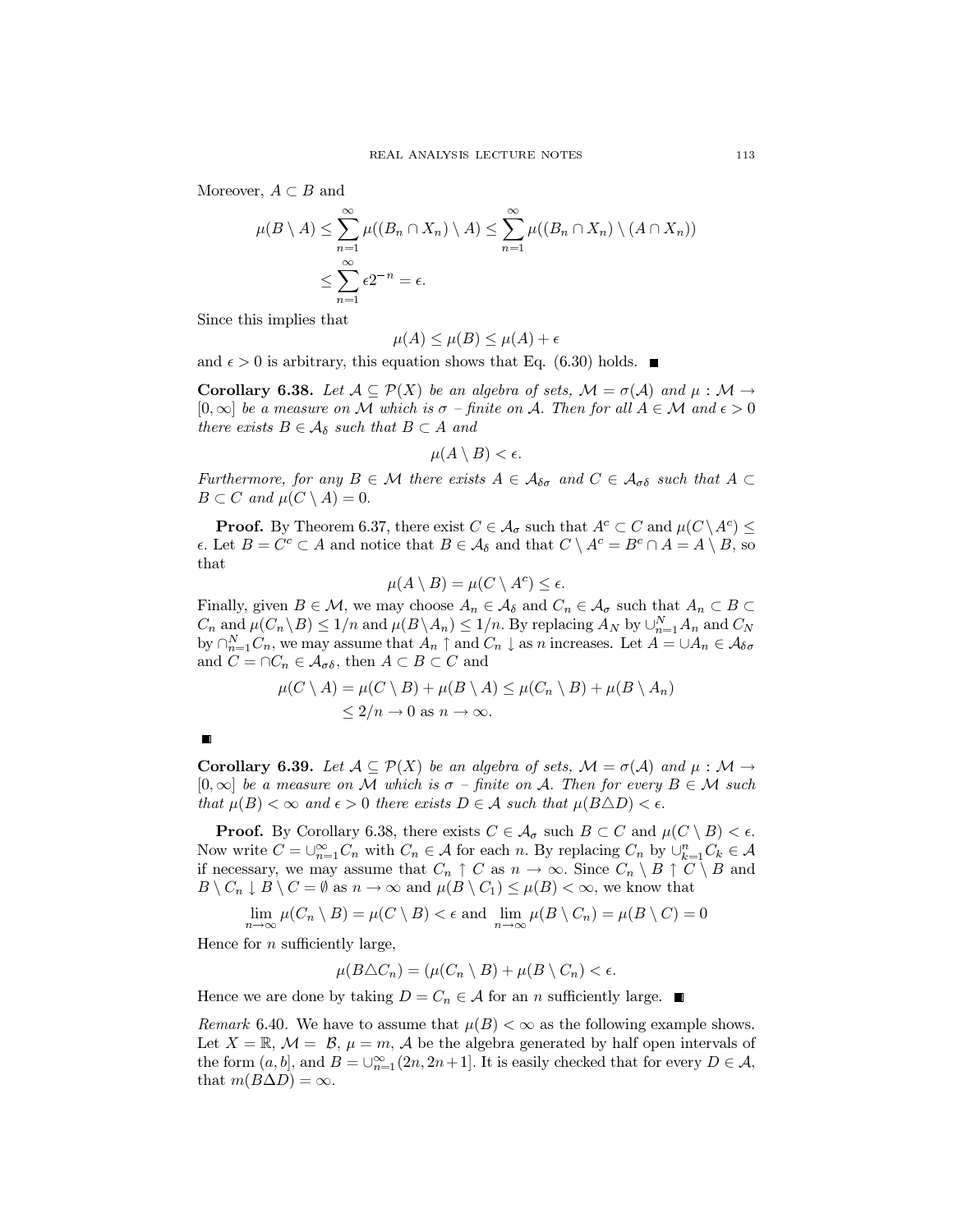For Exercises 6.1 – 6.3 let  $\tau \subseteq \mathcal{P}(X)$  be a topology,  $\mathcal{M} = \sigma(\tau)$  and  $\mu : \mathcal{M} \to$  $[0,\infty)$  be a finite measure  $(\mu(X) < \infty)$ .

Exercise 6.1. Let

(6.31) 
$$
\mathcal{F} := \{ A \in \mathcal{M} : \mu(A) = \inf \{ \mu(V) : A \subseteq V \in \tau \} \}.
$$

- (1) Show  $\mathcal F$  may be described as the collection of set  $A \in \mathcal M$  such that for all  $\epsilon > 0$  there exists  $A \subset V \in \tau$  such that  $\mu(V \setminus A) < \epsilon$ .
- (2) Show  $\mathcal F$  is a monotone class.

**Exercise 6.2.** Give an example of a topology  $\tau$  on  $X = \{1, 2\}$  and a measure  $\mu$  on  $\mathcal{M} = \sigma(\tau)$  such that F defined in Eq. (6.31) is **not** M.

**Exercise 6.3.** Suppose now  $\tau \subseteq \mathcal{P}(X)$  is a topology with the property that to every closed set  $C \subset X$ , there exists  $V_n \in \tau$  such that  $V_n \downarrow C$  as  $n \to \infty$ . Let  $\mathcal{A} = \mathcal{A}(\tau)$  be the algebra generated by  $\tau$ .

(1) With the aid of Exercise 4.1, show that  $A \subset \mathcal{F}$ . Therefore by exercise 6.1 and the monotone class theorem,  $\mathcal{F} = \mathcal{M}$ , i.e.

$$
\mu(A) = \inf \{ \mu(V) : A \subseteq V \in \tau \}.
$$

(**Hint:** Recall the structure of  $A$  from Exercise 4.1.)

(2) Show this result is equivalent to following statement: for every  $\epsilon > 0$  and  $A \in \mathcal{M}$  there exist a closed set C and an open set V such that  $C \subset A \subset V$ and  $\mu(V \setminus C) < \epsilon$ . (**Hint:** Apply part 1. to both A and  $A^c$ .)

**Exercise 6.4** (Generalization to the  $\sigma$  – finite case). Let  $\tau \subseteq \mathcal{P}(X)$  be a topology with the property that to every closed set  $F \subset X$ , there exists  $V_n \in \tau$  such that  $V_n \downarrow F$  as  $n \to \infty$ . Also let  $\mathcal{M} = \sigma(\tau)$  and  $\mu : \mathcal{M} \to [0, \infty]$  be a measure which is  $\sigma$  – finite on  $\tau.$ 

- (1) Show that for all  $\epsilon > 0$  and  $A \in \mathcal{M}$  there exists an open set  $V \in \tau$  and a closed set F such that  $F \subset A \subset V$  and  $\mu(V \setminus F) \leq \epsilon$ .
- (2) Let  $F_{\sigma}$  denote the collection of subsets of X which may be written as a countable union of closed sets. Use item 1. to show for all  $B \in \mathcal{M}$ , there exists  $C \in \tau_{\delta}$  ( $\tau_{\delta}$  is customarily written as  $G_{\delta}$ ) and  $A \in F_{\sigma}$  such that  $A \subset B \subset C$  and  $\mu(C \setminus A) = 0$ .

**Exercise 6.5** (Metric Space Examples). Suppose that  $(X, d)$  is a metric space and  $\tau_d$  is the topology of d – open subsets of X. To each set  $F \subset X$  and  $\epsilon > 0$  let

$$
F_{\epsilon} = \{ x \in X : d_F(x) < \epsilon \} = \cup_{x \in F} B_x(\epsilon) \in \tau_d.
$$

Show that if F is closed, then  $F_{\epsilon} \downarrow F$  as  $\epsilon \downarrow 0$  and in particular  $V_n := F_{1/n} \in \tau_d$  are open sets decreasing to  $F$ . Therefore the results of Exercises 6.3 and 6.4 apply to measures on metric spaces with the Borel  $\sigma$  – algebra,  $\mathcal{B} = \sigma(\tau_d)$ .

**Corollary 6.41.** Let B be the Borel  $\sigma$  – algebra on  $\mathbb{R}^n$  equipped with the standard topology induced by open balls with respect to the Euclidean distance. Suppose that  $\mu : \mathcal{B} \to [0, \infty]$  is a measure such that  $\mu(A) < \infty$  whenever A is a bounded set.

- (1) Then for all  $A \in \mathcal{B}$  and  $\epsilon > 0$  there exist a closed set F and an open set V such that  $F \subset A \subset V$  and  $\mu(V \setminus F) < \epsilon$ .
- (2) If  $\mu(A) < \infty$ , the set F in item 1. may be chosen to be compact.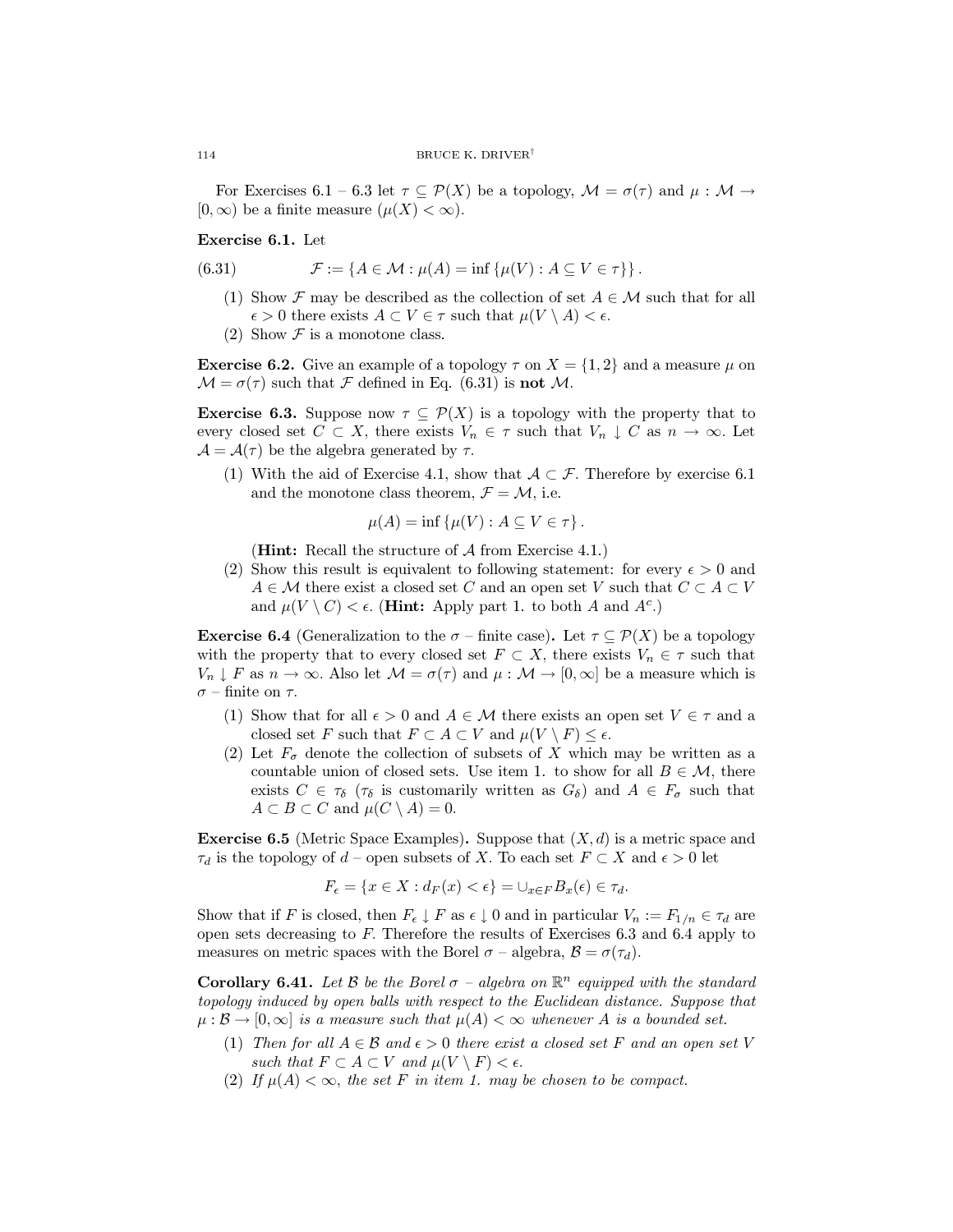(3) For all  $A \in \mathcal{B}$  we may compute  $\mu(A)$  using

(6.32) 
$$
\mu(A) = \inf \{ \mu(V) : A \subset V \text{ and } V \text{ is open} \}
$$

(6.33) 
$$
= \sup \{ \mu(K) : K \subset A \text{ and } K \text{ is compact} \}.
$$

**Proof.** Item 1. follows from Exercises 6.4 and 6.5. If  $\mu(A) < \infty$  and  $F \subset A \subset V$ as in item 1. Let

$$
(6.34) \t K_n := \{ x \in F : |x| \le n \}.
$$

Then  $K_n$  is closed and bounded in  $\mathbb{R}^n$  and hence compact and  $K_n \uparrow F$  as  $n \to \infty$ . Since  $\mu(A) < \infty$  and  $\mu(V \setminus A) < \epsilon$  we know that  $\mu(V) < \infty$ . Using this fact and the fact that  $V \setminus K_n \downarrow V \setminus F$ , we conclude that  $\mu(V \setminus K_n) \downarrow \mu(V \setminus F) < \epsilon$  as  $n \to \infty$ . Thus for sufficiently large n we have  $K = K_n$  is a compact set such that  $K \subset A \subset V$  and  $\mu(V \setminus K) < \epsilon$ .

Item 1. easily implies that Eq.  $(6.32)$  holds and item 2. implies Eq.  $(6.33)$ holds when  $\mu(A) < \infty$ . So we need only check Eq. (6.33) when  $\mu(A) = \infty$ . By Item 1. there is a closed set  $F \subset A$  such that  $\mu(A \setminus F) < 1$  and in particular  $\mu(F) = \infty$ . Letting  $K_n \subset F \subset A$  be the compact set as in Eq. (6.34), we have  $\mu(K_n) \uparrow \mu(F) = \infty = \mu(A)$  which shows that Eq. (6.33) also holds when  $\mu(A) = \infty$ .

6.6. Exercises.

**Exercise 6.6.** Let  $(X_j, \mathcal{M}_j, \mu_j)$  for  $j = 1, 2, 3$  be  $\sigma$  – finite measure spaces. Let  $F: X_1 \times X_2 \times X_3 \to (X_1 \times X_2) \times X_3$  be defined by

$$
F((x_1, x_2), x_3) = (x_1, x_2, x_3).
$$

(1) Show F is  $((\mathcal{M}_1 \otimes \mathcal{M}_2) \otimes \mathcal{M}_3, \mathcal{M}_1 \otimes \mathcal{M}_2 \otimes \mathcal{M}_3)$  – measurable and  $F^{-1}$  is  $(\mathcal{M}_1 \otimes \mathcal{M}_2 \otimes \mathcal{M}_3, (\mathcal{M}_1 \otimes \mathcal{M}_2) \otimes \mathcal{M}_3)$  – measurable. That is

$$
F: ((X_1 \times X_2) \times X_3, (\mathcal{M}_1 \otimes \mathcal{M}_2) \otimes \mathcal{M}_3) \rightarrow (X_1 \times X_2 \times X_3, \mathcal{M}_1 \otimes \mathcal{M}_2 \otimes \mathcal{M}_3)
$$

is a "measure theoretic isomorphism."

(2) Let  $\lambda := F_*[(\mu_1 \otimes \mu_2) \otimes \mu_3]$ , i.e.  $\lambda(A) = [(\mu_1 \otimes \mu_2) \otimes \mu_3] (F^{-1}(A))$  for all  $A \in \mathcal{M}_1 \otimes \mathcal{M}_2 \otimes \mathcal{M}_3$ . Then  $\lambda$  is the unique measure on  $\mathcal{M}_1 \otimes \mathcal{M}_2 \otimes \mathcal{M}_3$ such that

$$
\lambda(A_1 \times A_2 \times A_3) = \mu_1(A_1)\mu_2(A_2)\mu_3(A_3)
$$

for all  $A_i \in \mathcal{M}_i$ . We will write  $\lambda := \mu_1 \otimes \mu_2 \otimes \mu_3$ .

(3) Let  $f: X_1 \times X_2 \times X_3 \to [0, \infty]$  be a  $(\mathcal{M}_1 \otimes \mathcal{M}_2 \otimes \mathcal{M}_3, \mathcal{B}_{\overline{\mathbb{R}}})$  – measurable function. Verify the identity,

$$
\int_{X_1 \times X_2 \times X_3} f d\lambda = \int_{X_3} \int_{X_2} \int_{X_1} f(x_1, x_2, x_3) d\mu_1(x_1) d\mu_2(x_2) d\mu_3(x_3)
$$

makes sense and is correct. Also shows that the identity holds for any one of the six possible orderings of the iterated integrals.

**Exercise 6.7.** Prove the second assertion of Theorem 6.26. That is show  $m^d$  is the unique translation invariant measure on  $\mathcal{B}_{\mathbb{R}^d}$  such that  $m^d((0,1]^d) = 1$ . **Hint:** Look at the proof of Theorem 5.11.